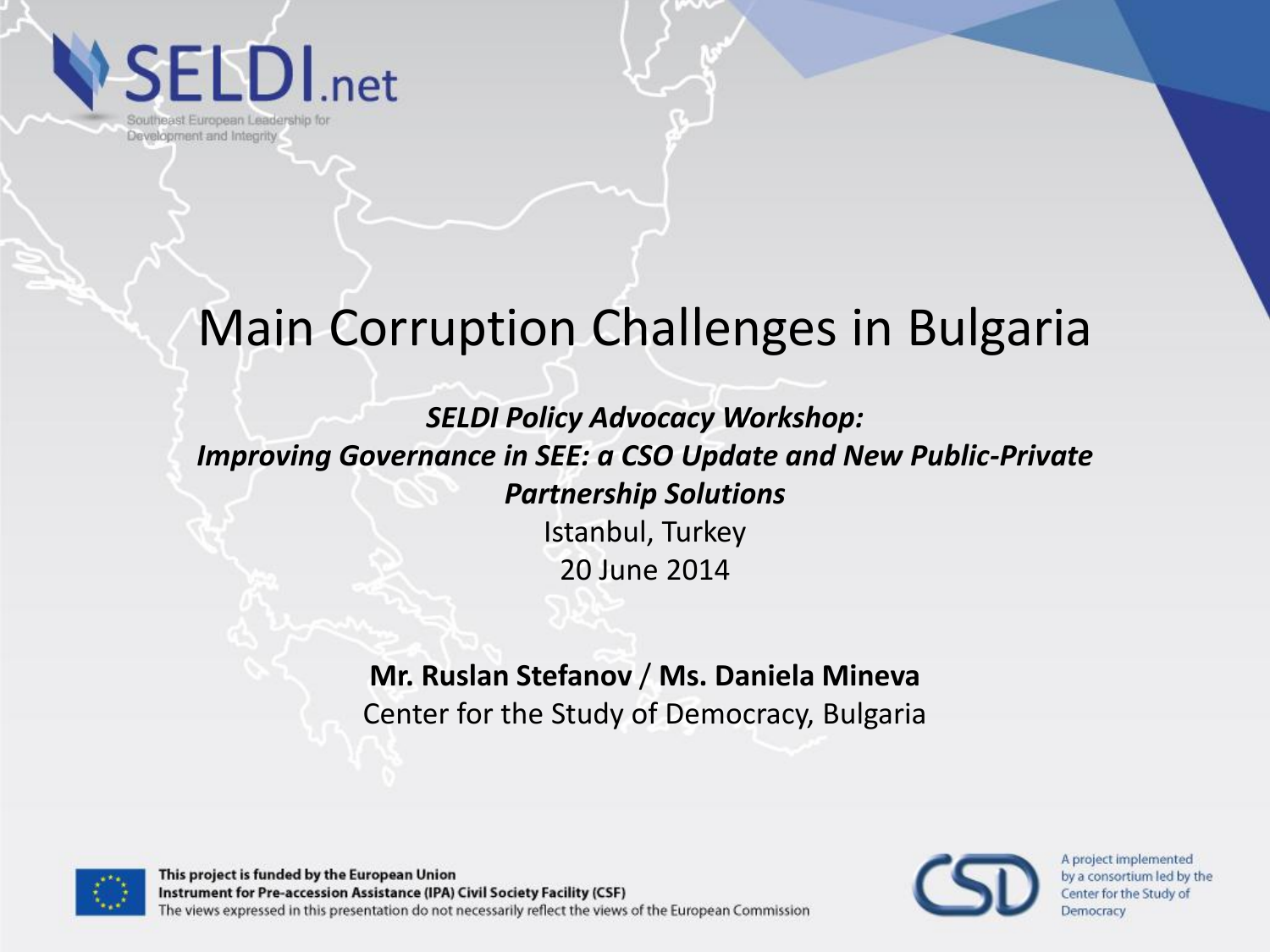### Corruption Environment in Bulgaria

- Bulgaria is still among the top five most corrupt countries in the European Union.
- Dynamics of corruption in the last 15 years were correlated with the political cycle.
- Corruption continues to be an effective tool to solve personal problems. Corruption practices are perceived to get more widespread in the last four years (CMS index 5.9 in 2010; 7.2 in 2014).
- Government measures are considered ineffective.
- Highest in 1998-2001 and lowest in 2001-2005.
- Slight decrease in 2009-2013, followed by sharp increase in 2014 (administrative corruption; when pressured, between 50% and 70% of the citizens enter into a corruption transaction).



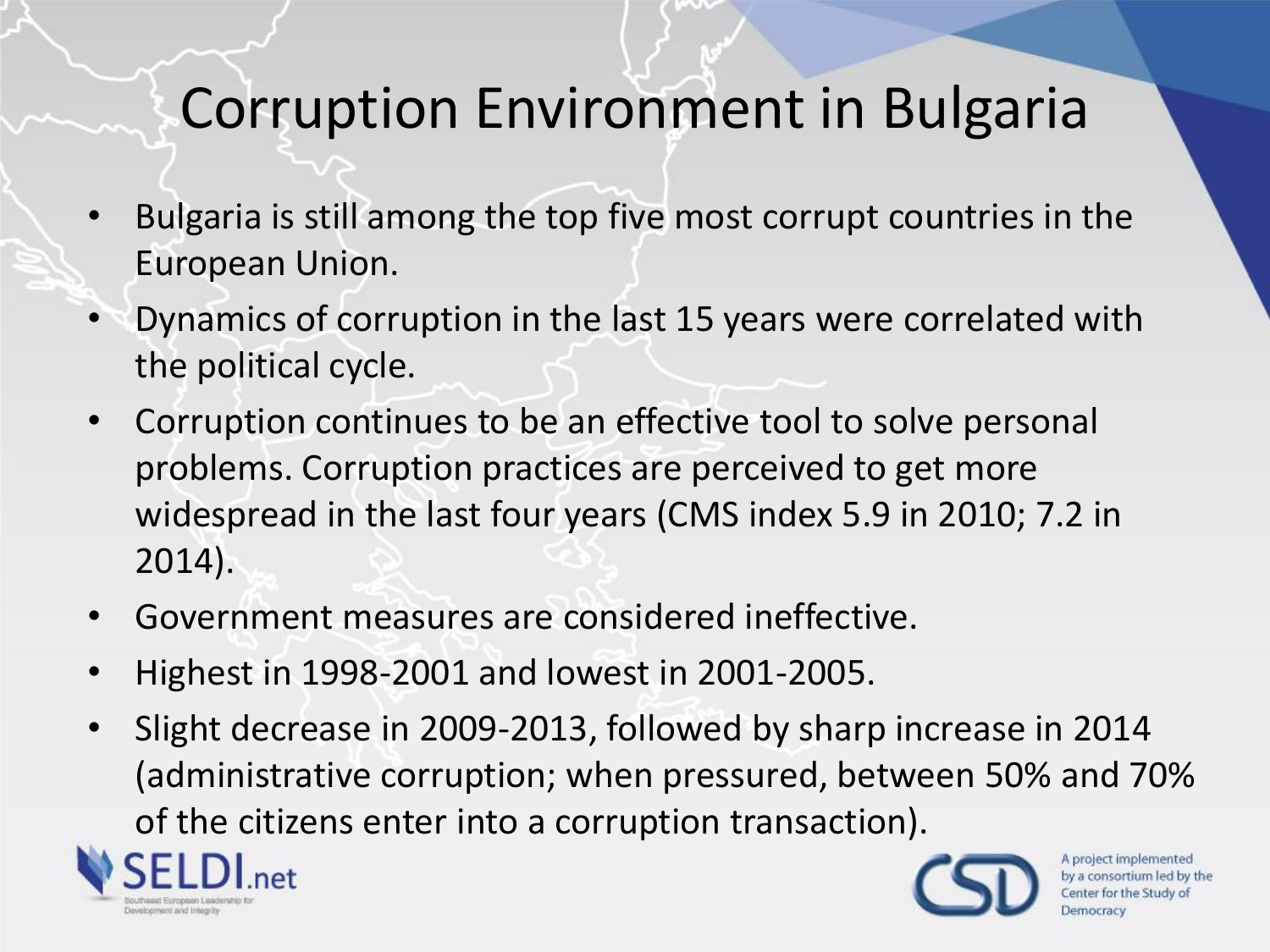## Which are the three paramount problems in Bulgaria today?



*Source: SELDI/CSD Corruption Monitoring System, 2014.*

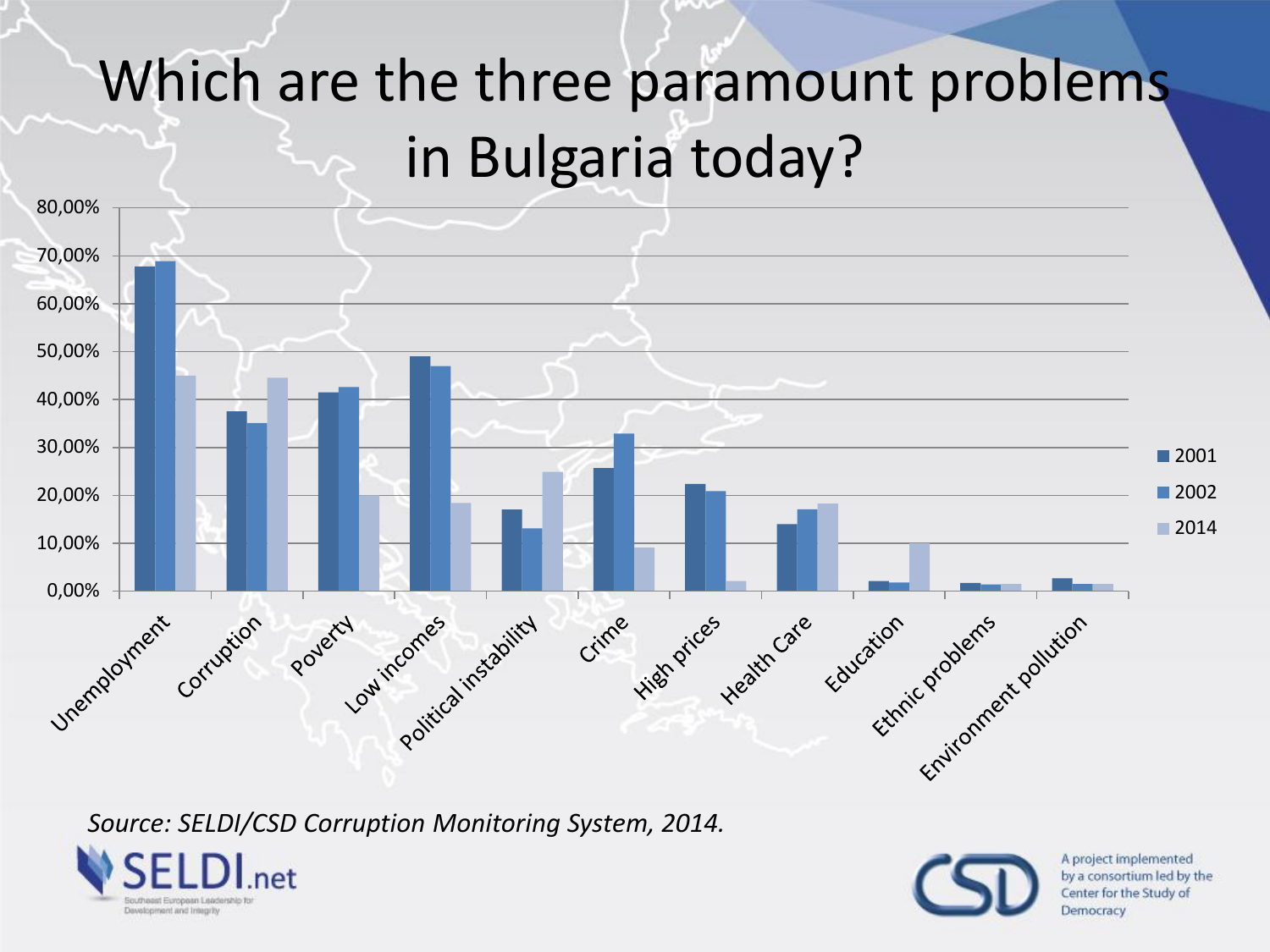#### Involvement in corruption transactions and corruption pressure among the population (1998 – 2014)



#### *Source: SELDI/CSD Corruption Monitoring System, 2014.*



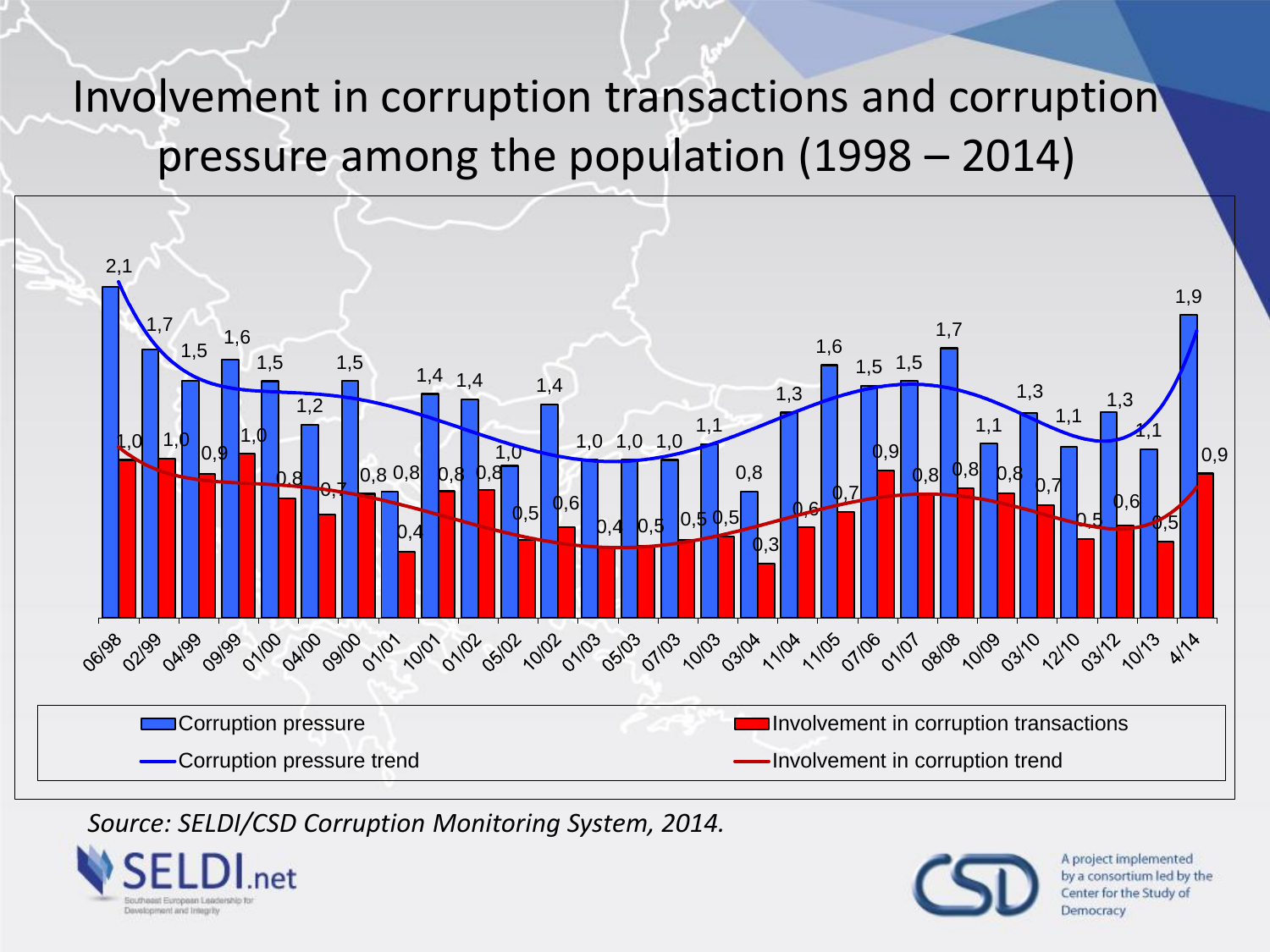### Subjective assessment of corruption spread and its practical efficiency



*Source: SELDI/CSD Corruption Monitoring System, 2014.*



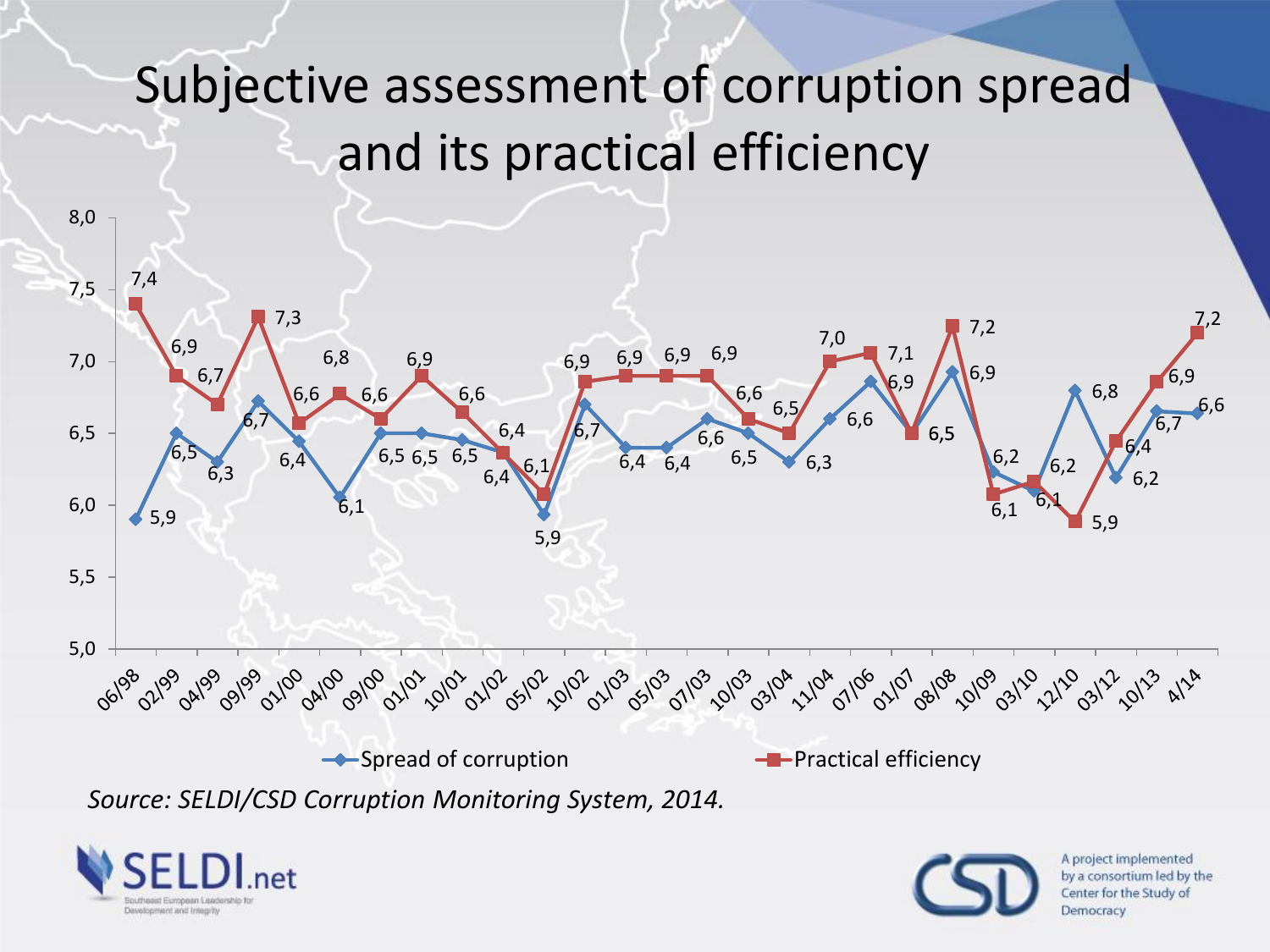# How far is corruption proliferated among the following groups?



*Source: SELDI/CSD Corruption Monitoring System, 2014.*



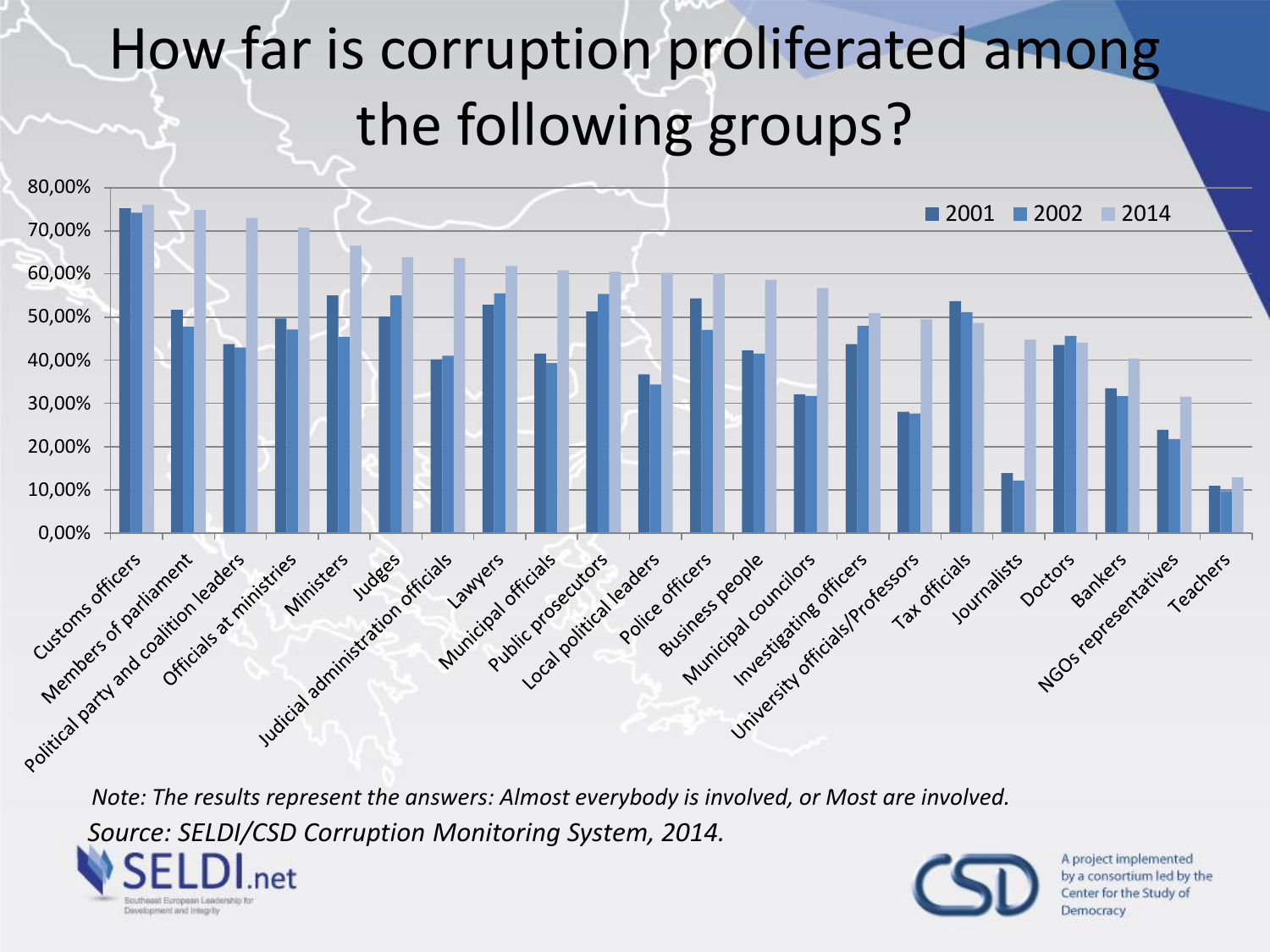## Corruption in Bulgaria in the EU context

(comparative analysis of Eurobarometer data)

- Notable decrease in personal experience of corruption: 2011 (25%) 2013 (13%), still higher than Germany (3%), Finland (3%), or Portugal (5%).
- The level of corruption is slightly lowering and converging with the EU level, but still remaining high.
- Bulgarians are the most trustful nation towards EU institutions only 41% think there is corruption in Brussels compared to 70% in EU.
- Less trust towards healthcare, police and judicial system. 67% of the Bulgarian believe corruption is widespread among police (36% EU average)
- 16% EU average and 23% of the people in Bulgaria believe that corruption is widespread in the education sector in 2013.
- Bulgaria is the country with the least trust in the judicial system with only 7% willing to report corruption to them (27% EU average).
- 36% are willing to report corruption to the police (57% EU average).



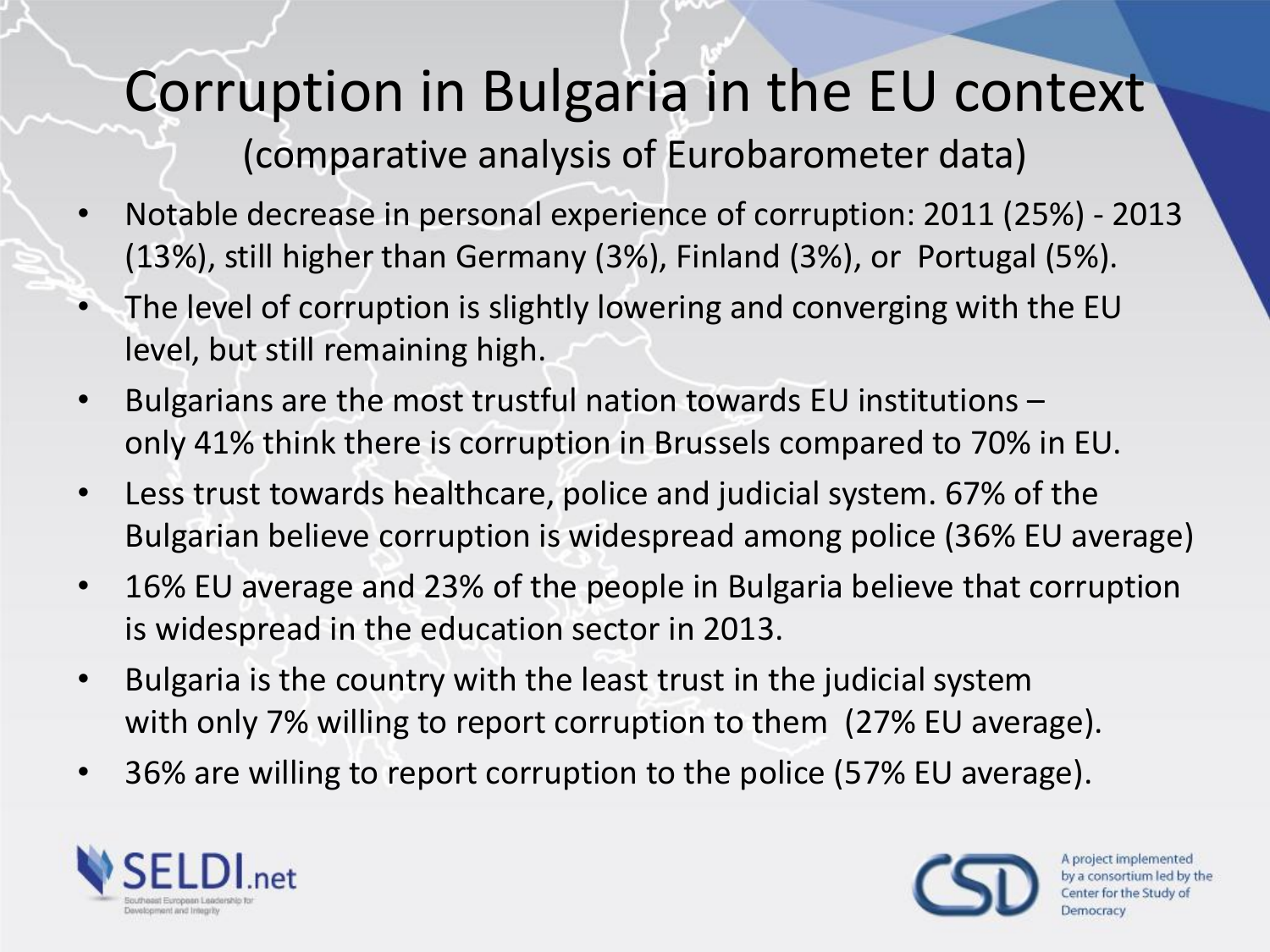## Anticorruption Policies and Regulatory Environment

**Integrated Strategy for Prevention and Countering Corruption and Organised Crime adopted in 2009** 

#### **Specialised anticorruption institutions**

- General Inspectorate (GI) at the Council of Ministers
- Commission for the Prevention and Combating of Corruption, at the GI
- Inspectorates within the ministries and government agencies
- Centre for Prevention and Countering Corruption and Organised Crime ("BORKOR") at the Council of Ministers
- Parliamentary Commission on Fighting Corruption and Conflicts of Interest
- Committee on Professional Ethics and Prevention of Corruption in the **Judiciary**

**Inspectorates and agencies also perform numerous checks however with limited number (and financial amount) of sanctions and fines imposed.** 



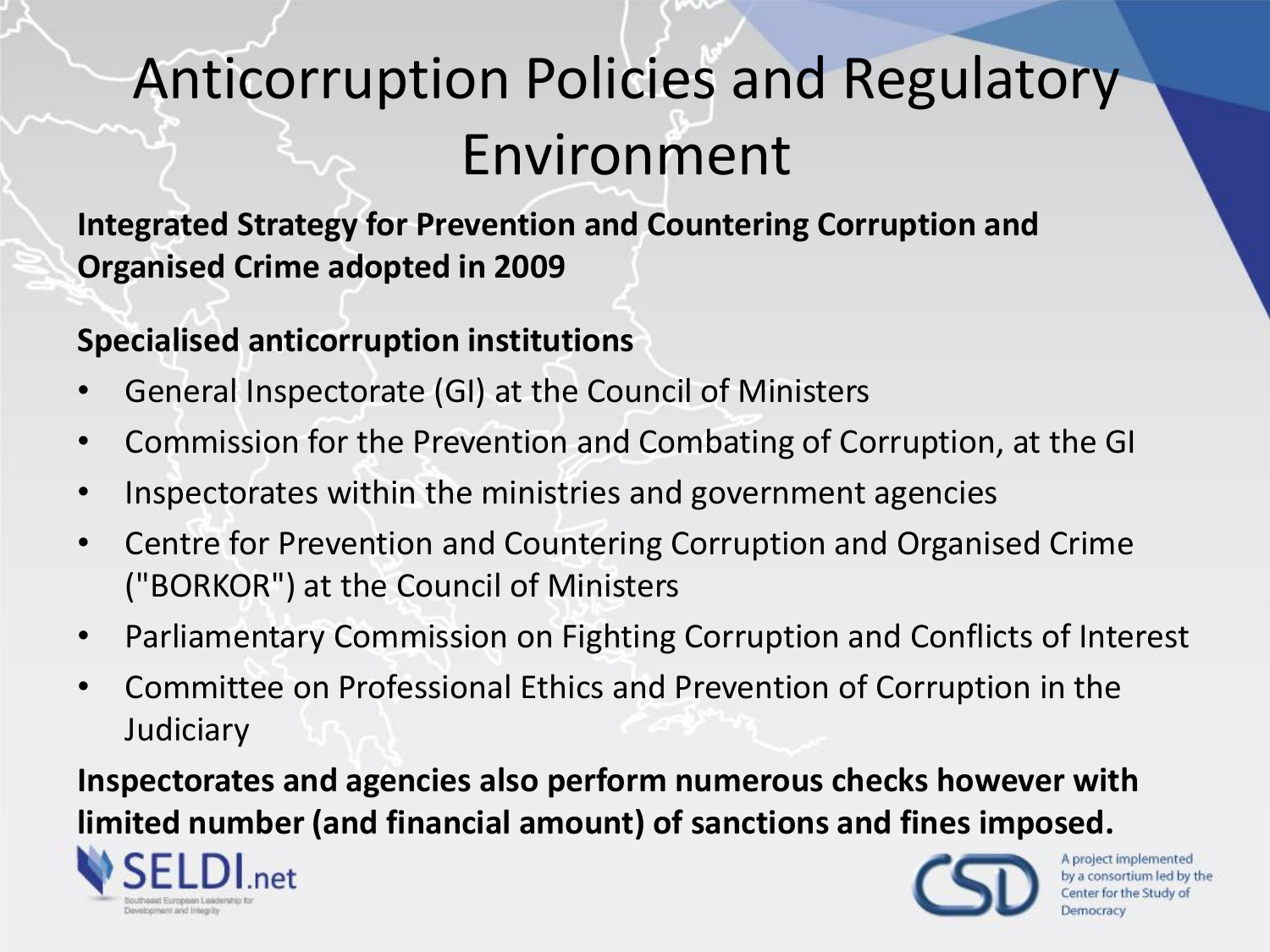## Anticorruption Policies and Regulatory Environment

- Unstable political environment, lack of coordination, delays in implementation, sporadic action plans
- 197 measures across all action plans 119 indicators produced, leaving 78 measures with no indicators and data to track the progress
- Implementation reports list examples without integrated analysis
- Scarce information on the activities undertaken on regional/local level
- Pursuing high-level corruption has not been specifically addressed neither in the action plans, nor in the reports on implementation



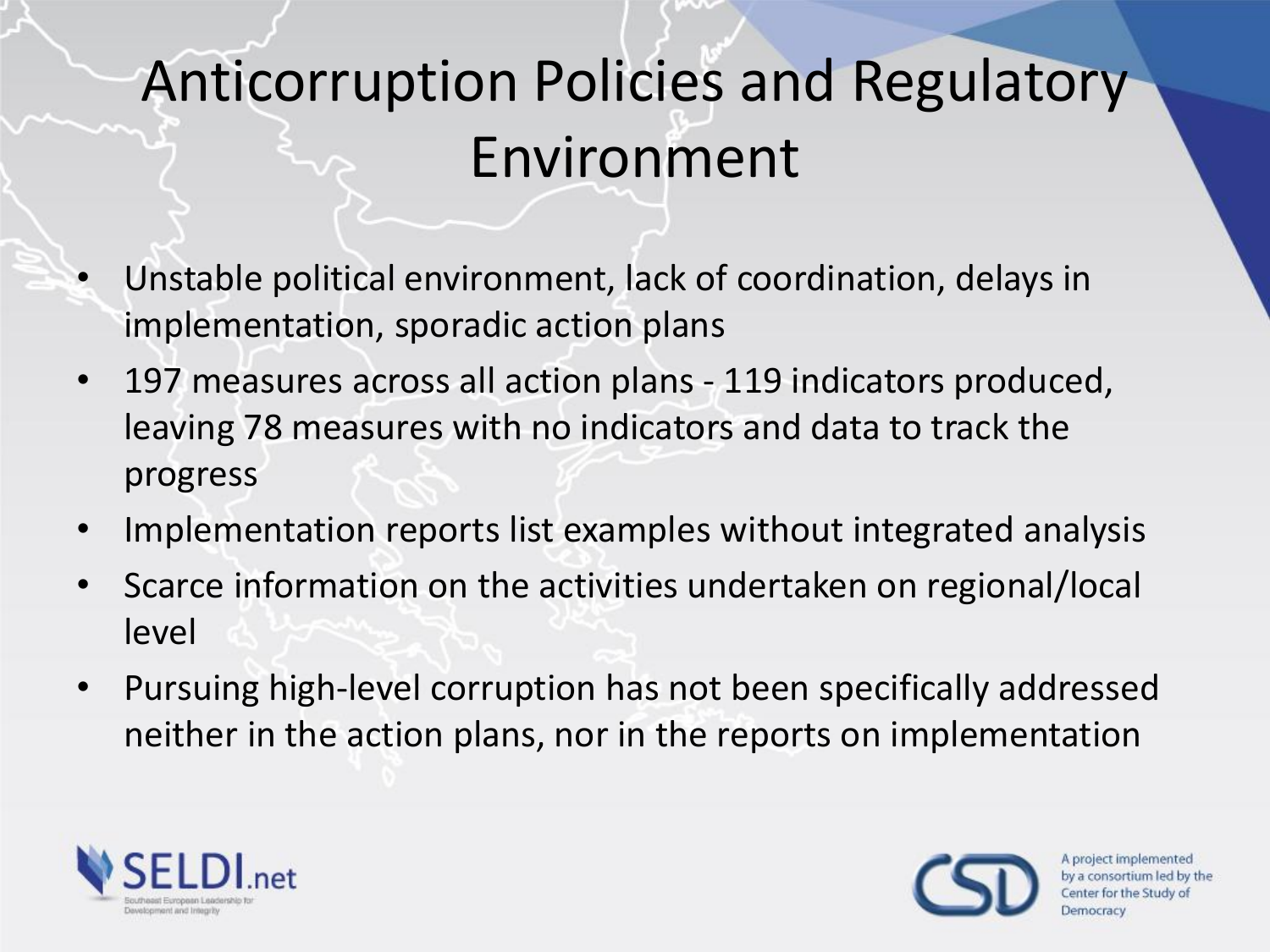# Institutional Practice and Enforcement of the Law

- There is no specific legislation on lobbying in Bulgaria.
- Effective administrative arrangements for whistleblowing are not yet in place.
- Conflicts of interests and incompatibilities regarding persons occupying public positions. Administrative penalties range from EUR 500 to EUR 10,000 and involve mainly low-profile public officials at local and regional level (e.g. mayors).
- As stated in the EU Anti-Corruption Report, the asset declaration has not tackled illicit enrichment.



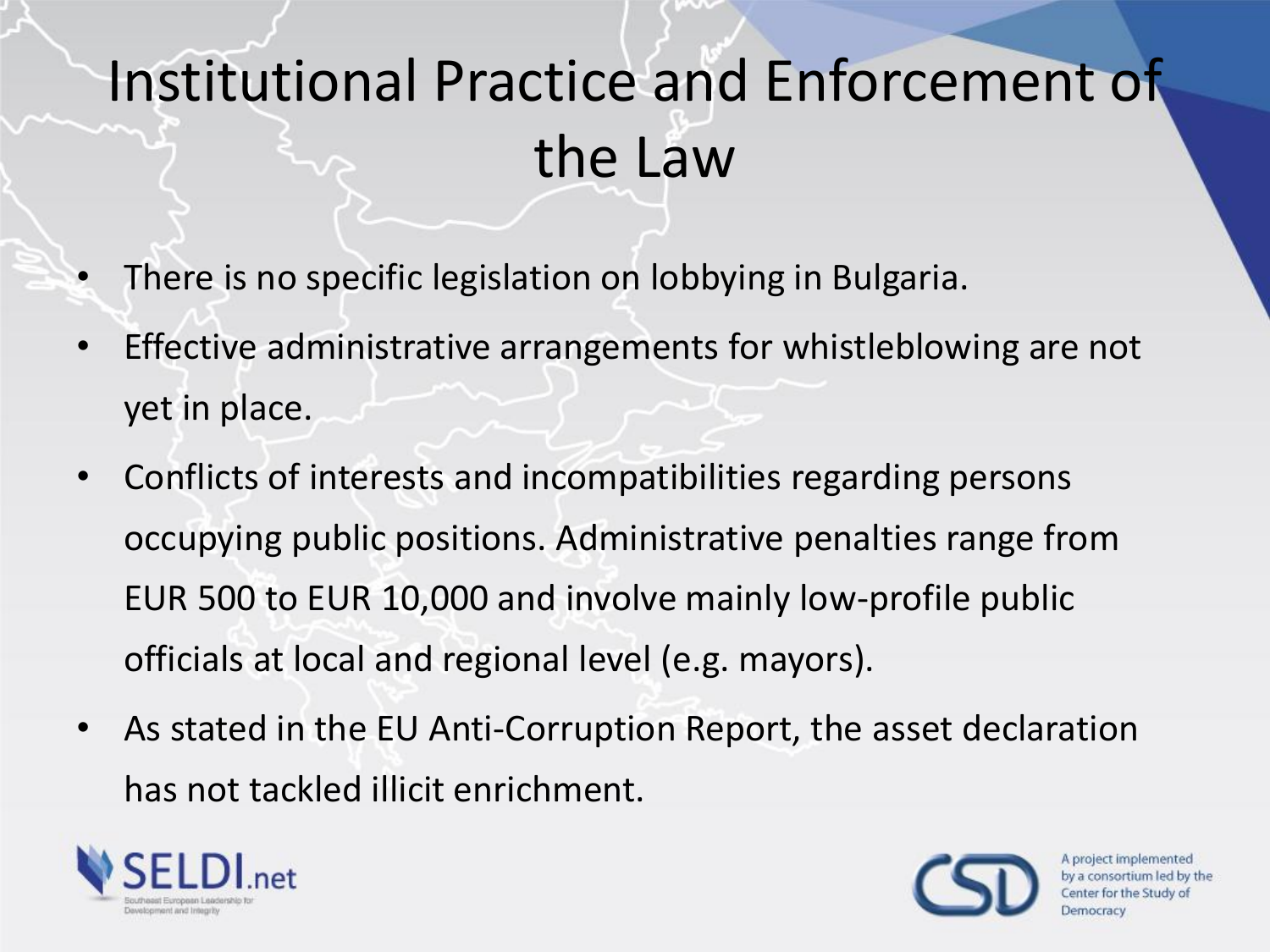### Public Administration

• 10,932 received signals, one-third towards the National Revenue Agency (4072).

#### **Received signals and conducted inspections for the period 2009-2012**



*Source: Reports on the state of the public administration.*



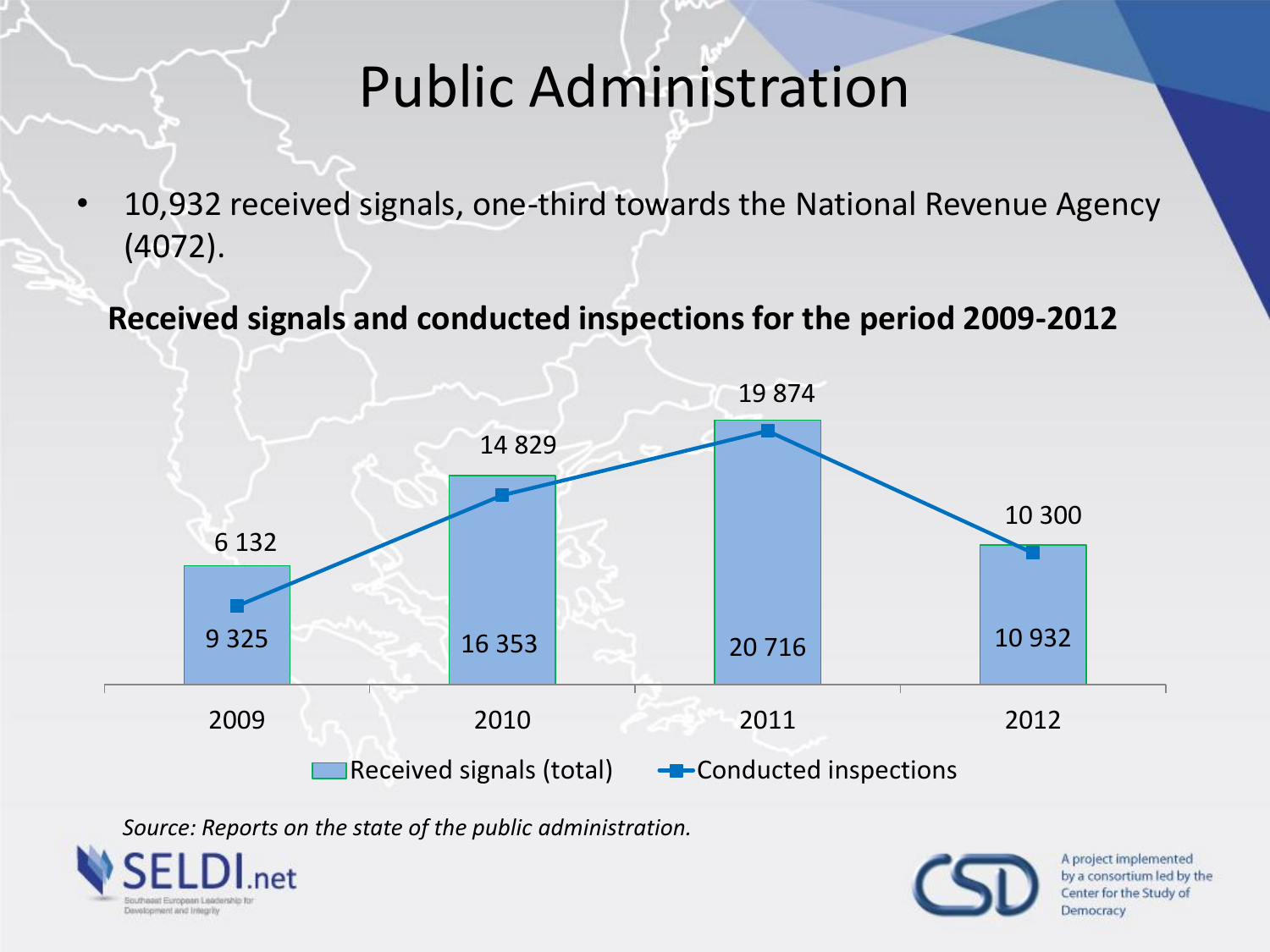#### Regulatory agencies

- State Commission for Energy and Water Regulation (SEWRC)
- Commission for Protection of Competition (CPC)
- Bulgarian National Bank (BNB)
- Communications Regulation Commission (CRC)
- Financial Supervision Commission (FSC).
- The focus is not on tackling irregularities and identifying corrupt practices, but showing large quantities of inspections.
- Most if not all agencies are understaffed and underfunded.



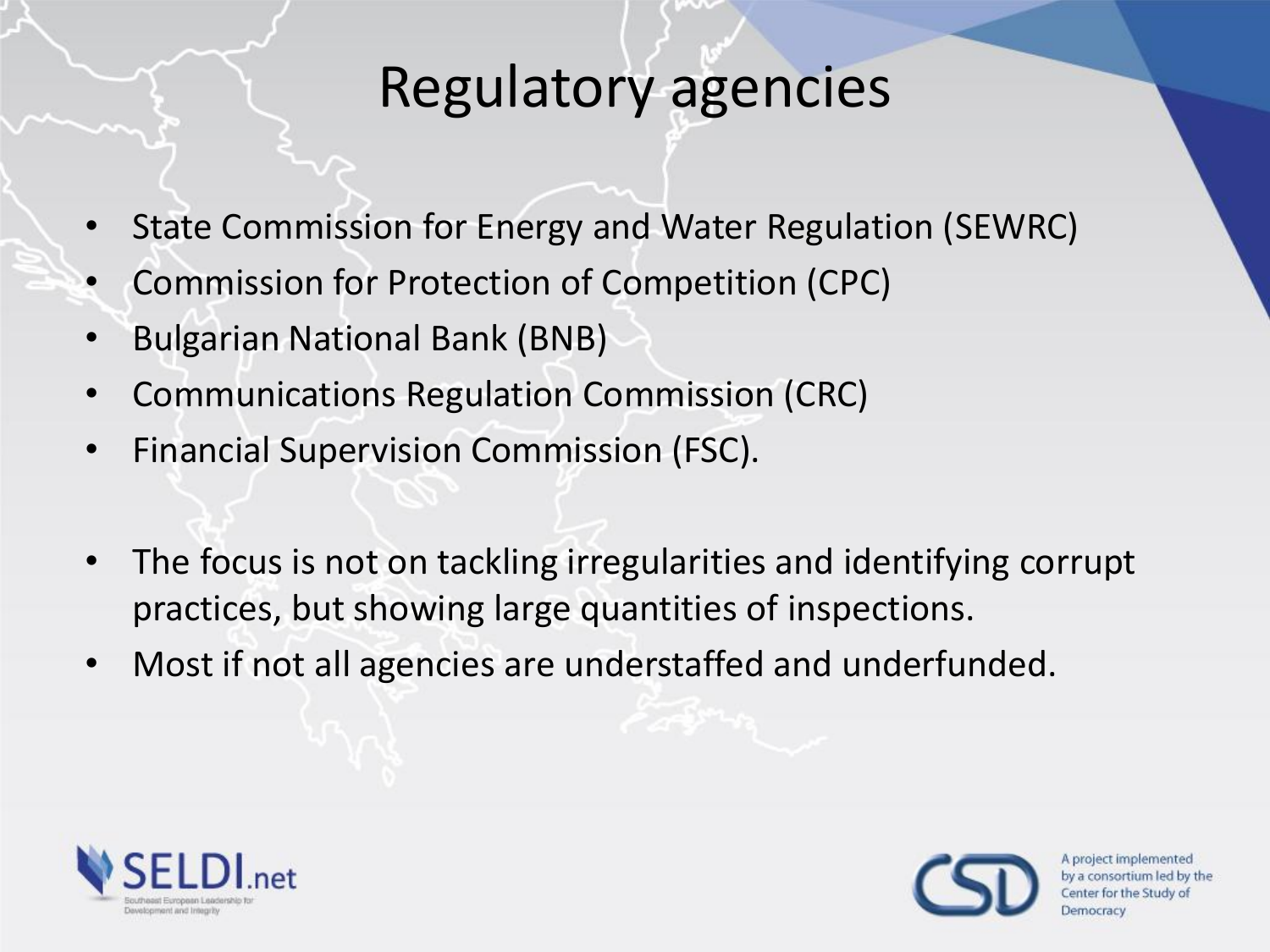## Regulatory agencies

#### Reporting activities of the regulatory agencies

| (financial information in BGN<br>thousands) | <b>SEWRC</b>  | <b>CPC</b>                                              | <b>BNB</b> | <b>CRC</b>    | <b>FSC</b> |
|---------------------------------------------|---------------|---------------------------------------------------------|------------|---------------|------------|
| <b>Annual Report</b>                        | <b>Yes</b>    | <b>Yes</b>                                              | Yes        | Yes           | <b>Yes</b> |
| <b>Staff</b>                                | 128           | 7 members of the 1237<br>Board (total staff<br>unknown) |            | 255           | 240        |
| <b>Budget</b>                               | 160,000       | 6,000                                                   | 84,130     | 60,000        | 7,241      |
| <b>Reporting of control activities</b>      | Yes           | Yes                                                     | Yes        | Yes           | <b>Yes</b> |
| <b>Proceedings started</b>                  | Not published | 1553                                                    | N/A        | 5             | 327        |
| <b>Number of Checks provided</b>            | 28            | Not mentioned                                           | 41         | 3123          | 14059      |
| Sanctions (number of cases or<br>amount)    | Not published | 8,580                                                   | N/A        | 422           | 1,232      |
| <b>Quality Assessment Report</b>            | <b>No</b>     | Not published                                           | Yes        | Not published | Yes        |
| <b>Internal Audit Rules</b>                 | Yes           | Not published                                           | Yes        | Not published | Yes        |

*Source: CSD, Annual Reports of the Regulatory Agencies*



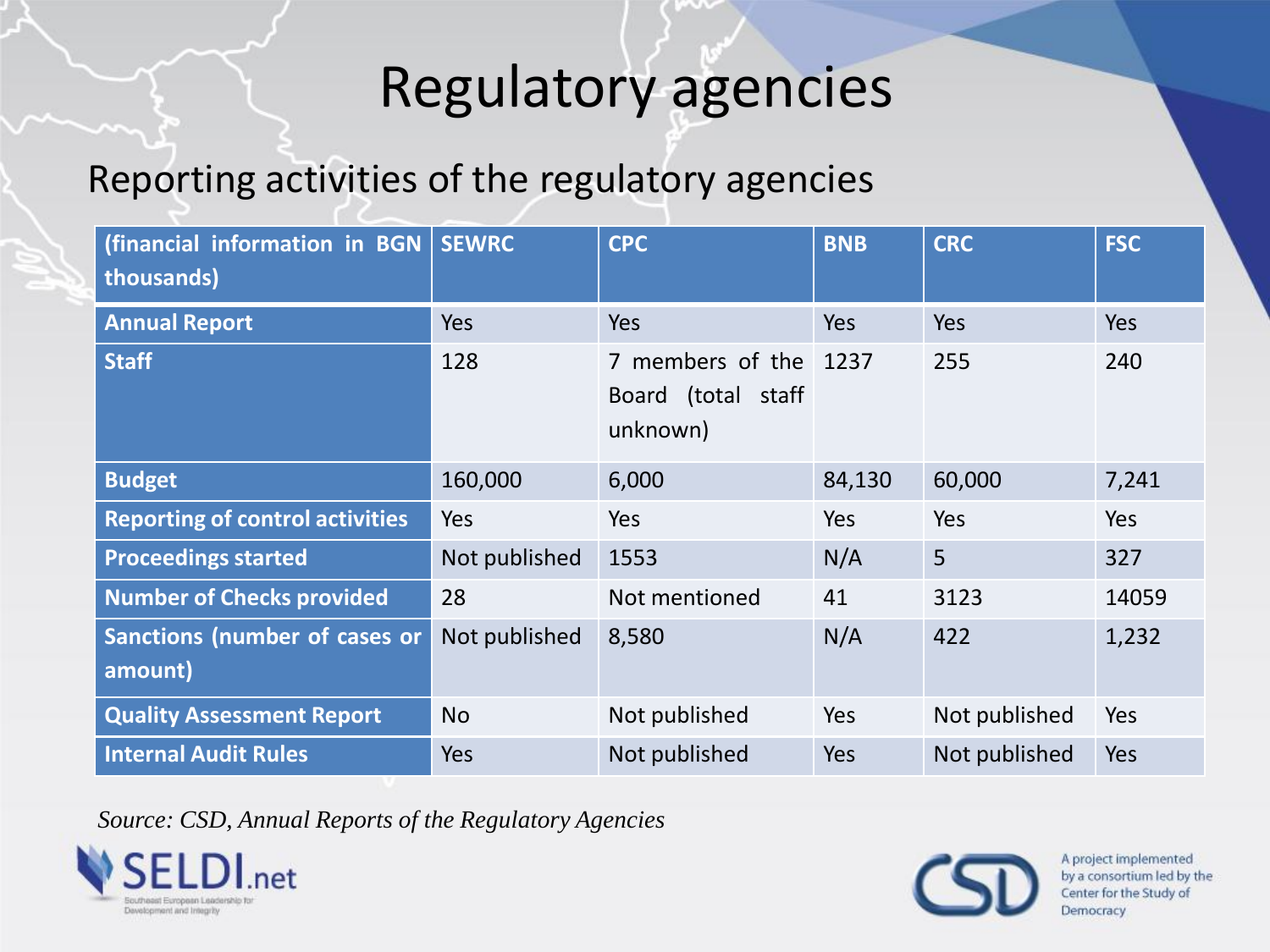## Institutional Practice and Enforcement of the Law

- Merging the State Agency for National Security (DANS) and the General Directorate for Combating Organized Crime (GDBOP) (May 2013). Transfer of functions and personnel from the Ministry of Interior to DANS (CoM).
- Dissolution of the **MoI Specialized Directorate "Operative-Technical Operations" (SDOTO)** and the launch of a separate agency subordinated to the Council of Ministers – State Agency "Technical Operations" (SATO).
- **The new Commission of Forfeiture of Illegal Assets (CFIA)** (since February 2013). In 2013 of all the 3 348 signals, 2 951 checks were carried out (i.e. even more than in 2012), but only **one forfeiture case was launched**. **The Center for prevention and countering corruption and organized crime (BORCOR)** established back in 2010 under the supervision of the Council of Ministers did not succeed to give practical proofs of its utility as an executive tool.



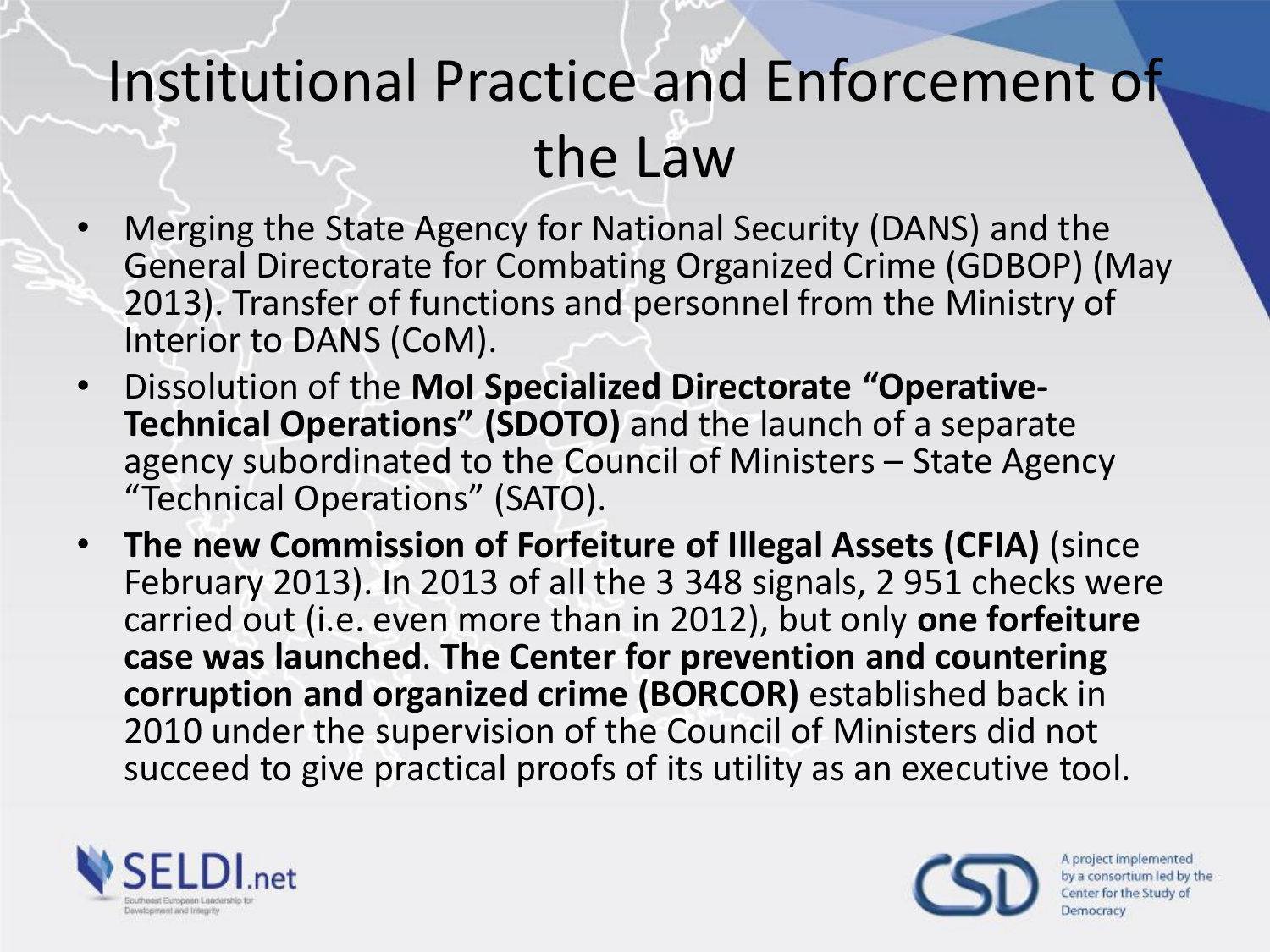### The Judiciary in Anticorruption

- Loaded with high public expectations, the current **Supreme Judicial Council (SJC)** (October 2012), did not enhance the accountability and transparency of the judiciary. Non-transparent selection of delegates influenced by the administrative heads of the courts and prosecutor's offices.
- Non-transparent election of the **Prosecutor General** (December 2012).
- A number of **appointments** of administrative heads of various courts and prosecutor's offices in 2014 are viewed highly sceptically by judicial reform monitors.
- The **Code of Ethical Behaviour of Bulgarian Magistrates (2009)** does not discern the procedural roles of judges and prosecutors and their often different ethical duties.
- No specialized anticorruption courts. **Specialized criminal court** was formed in 2010 to examine organized criminal group cases. Jurisdiction of defined expansively without applying clear and justified criteria.



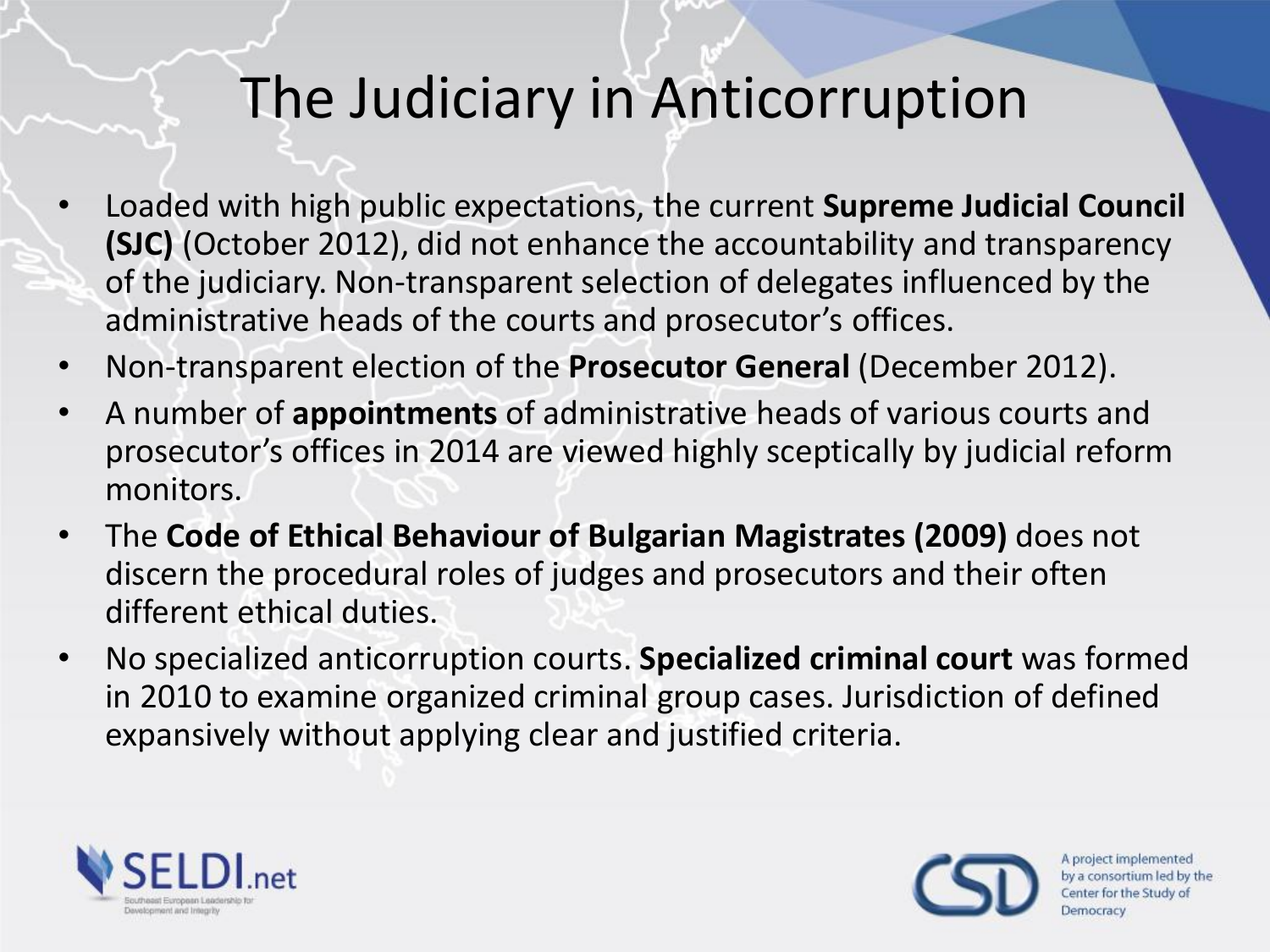- The widespread corruption has clear consequences for the **willingness of businesses to invest** in Bulgaria.
- In 2013, **about 14%** of the adult population took part in corruption transactions **at least once per year**. (CMS)
- Bribes have in effect become **part of the price** for certain administrative services. (CMS)
- **Concentration and monopolisation of businesses** have pushed corruption to the higher strata of administrative and political power, at the expense of corruption at lower administrative levels. Higher competition among business groups to obtain certain benefits from the state. (CMS)



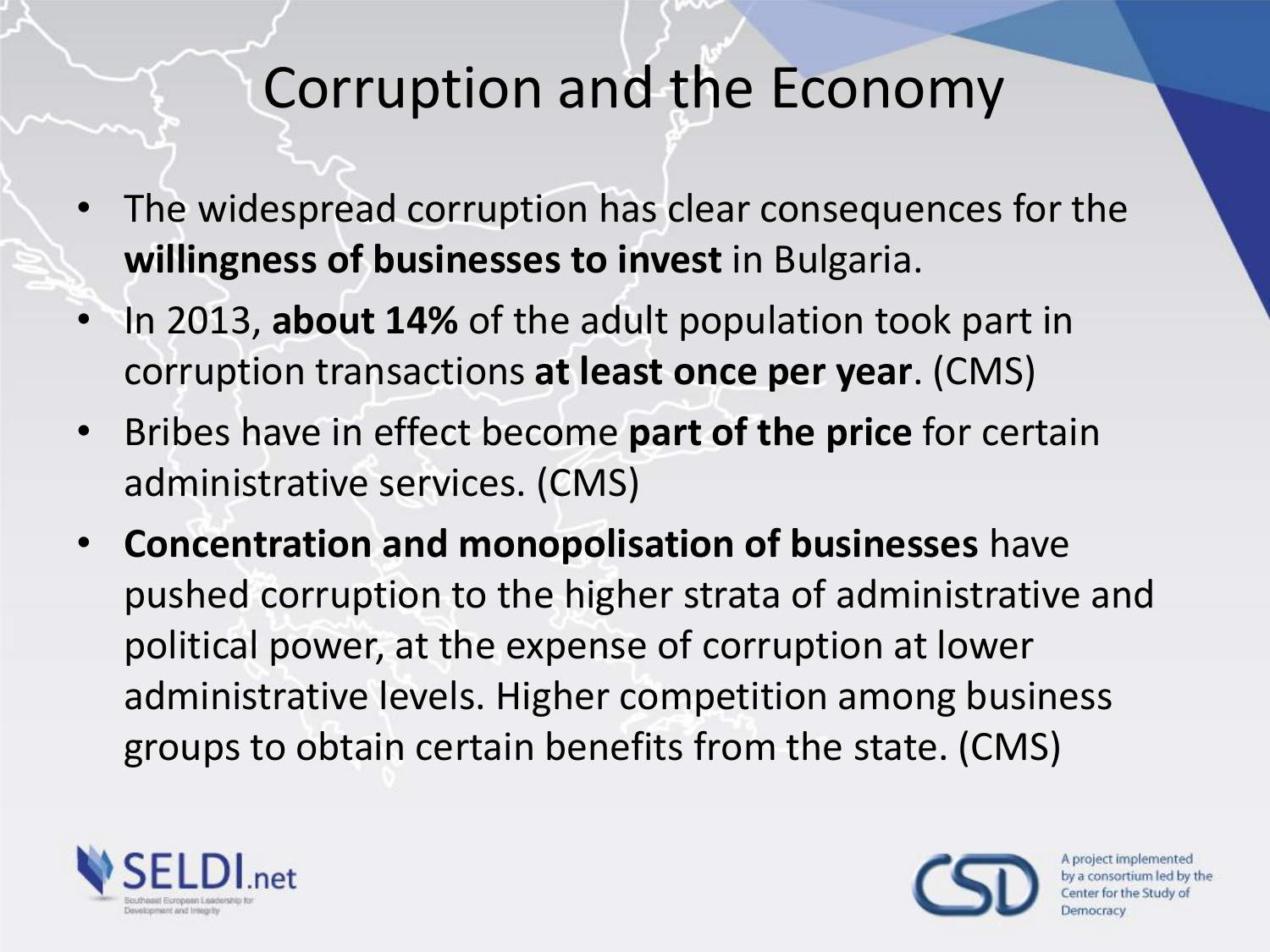- Corruption is **obstructing the business**: Czech Republic (71%), Portugal (68%), Greece and Slovakia (both 66%), Bulgaria (51%). 85% of the Bulgarian and 69% of the European firms consider that bribery and the use of connections is often the way to **obtain public services**. (Eurobarometer survey 2013)
- 74% of the Bulgarian consider that people and businesses caught for bribing a **senior official** are not appropriately punished (64% EU average). (Eurobarometer survey 2013)
- 52% of the Bulgarians and 46% of the Europeans agree that appropriate punishments are being administered for **petty corruption**. (Eurobarometer survey 2013)
- Only 12% of the Bulgarians firms perceive that the corrupt persons will be **heavily fined or imprisoned** (most pessimistic among all EU-27 countries).



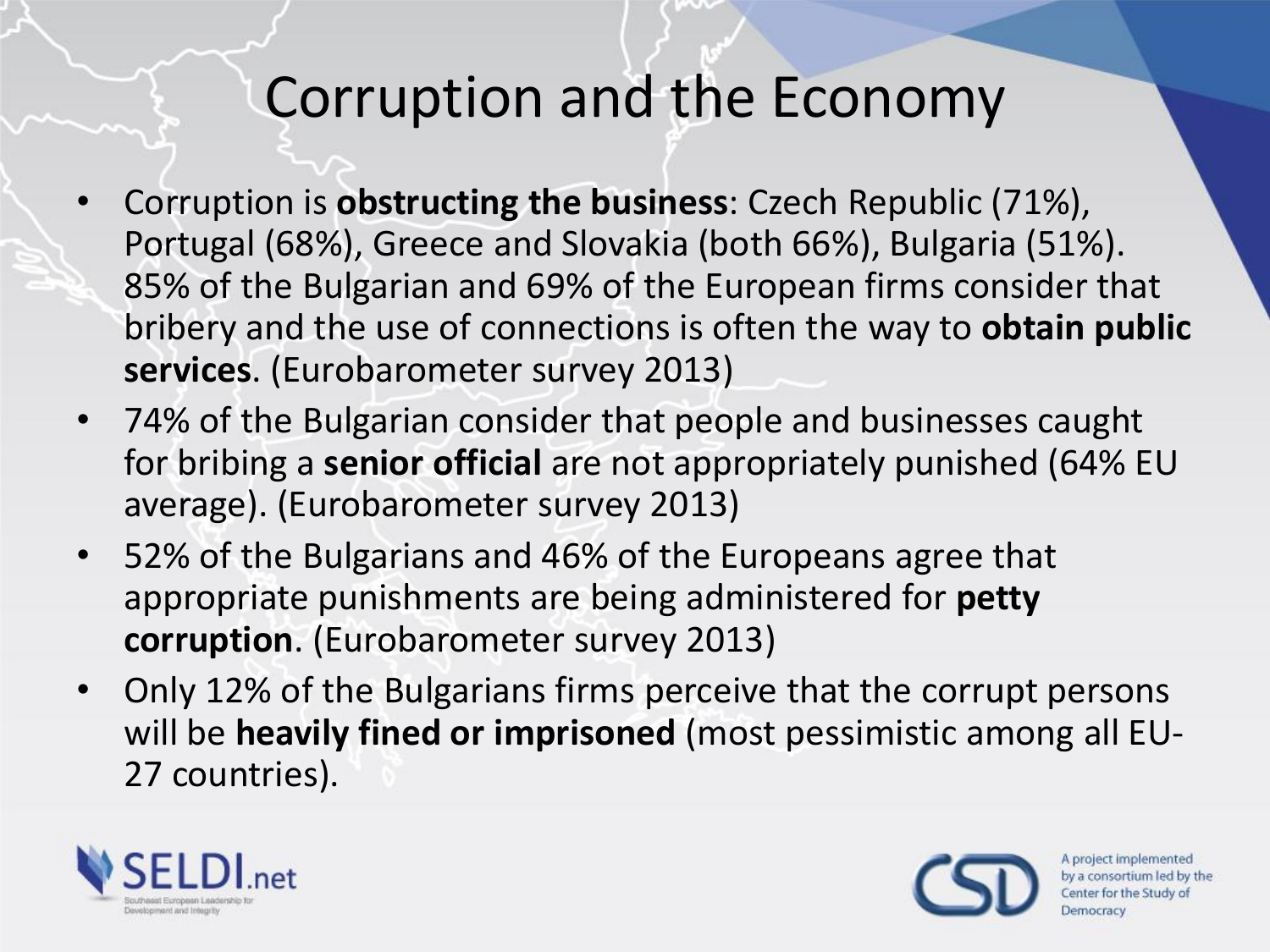#### **Problems encountered in doing business**



 $\rightarrow$  EU-27 average (sum of the answers: very and quite serious problem)

#### *Source: Flash Eurobarometer - Business, EC, 2013*



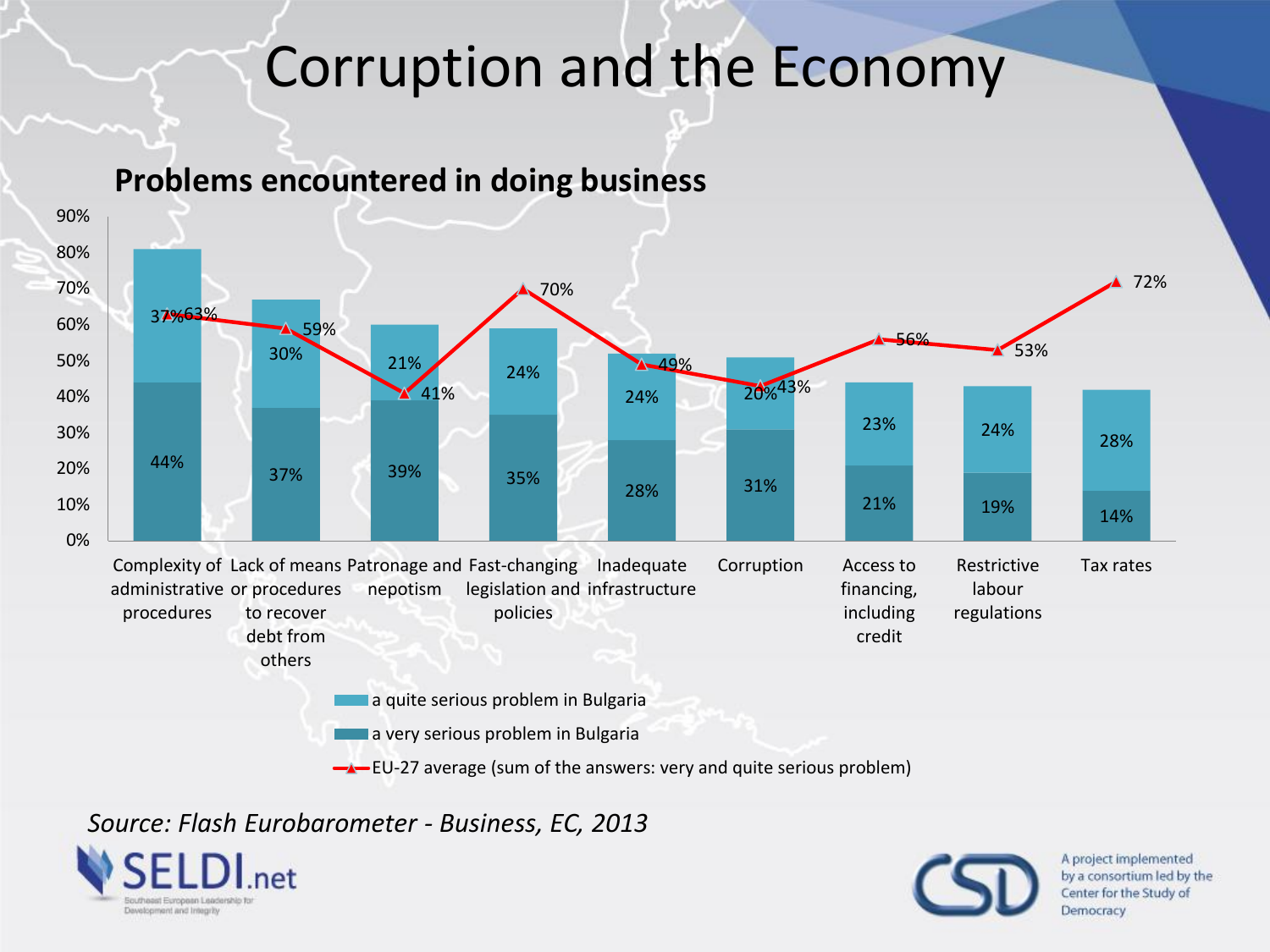#### Which of the following practices do you consider to be the most widespread in your country?



*Source: Flash Eurobarometer - Business, EC, 2013* 



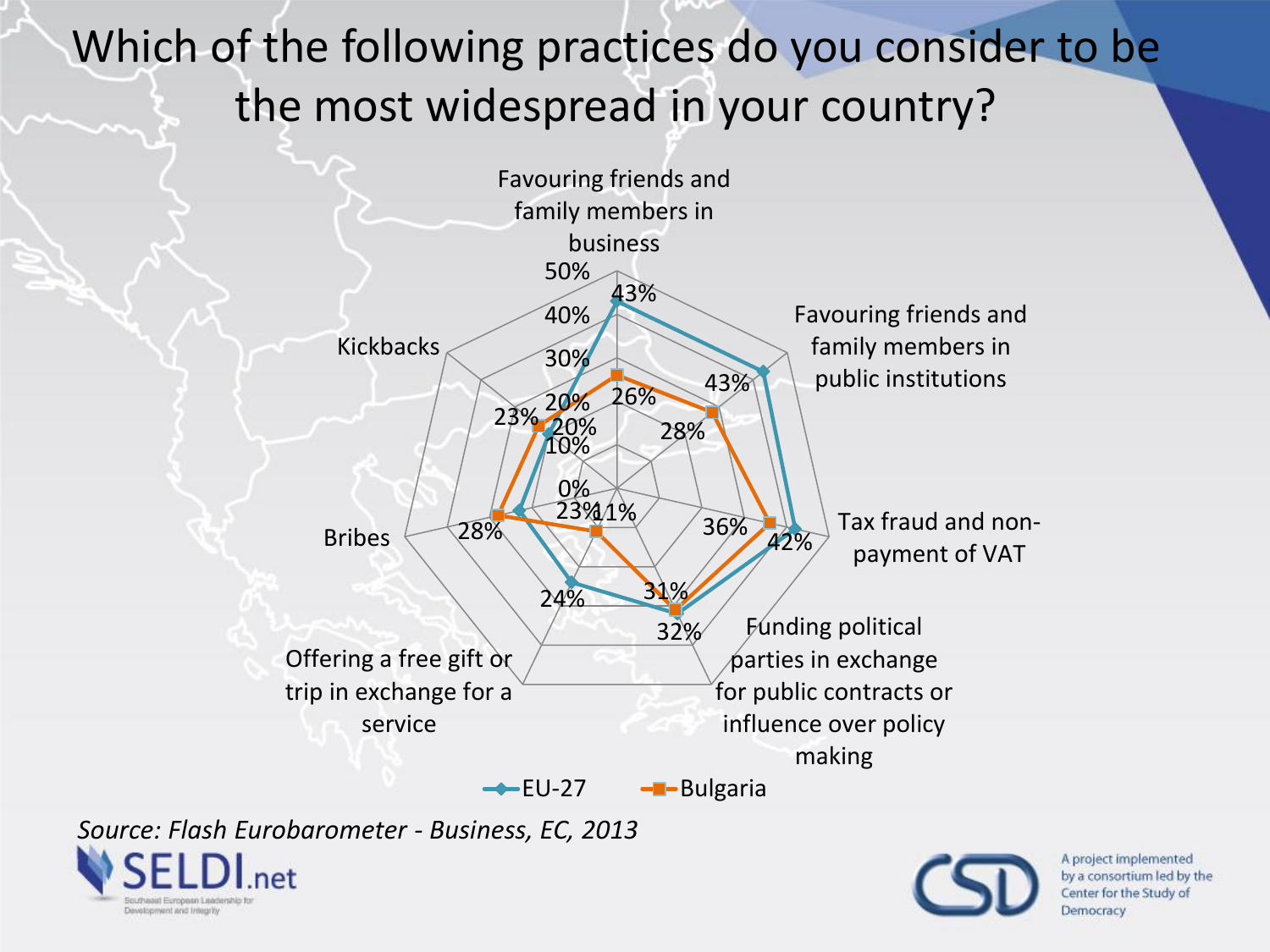#### **Irregularities in the Public Procurement**



*Source: Flash Eurobarometer 2013 (business).*



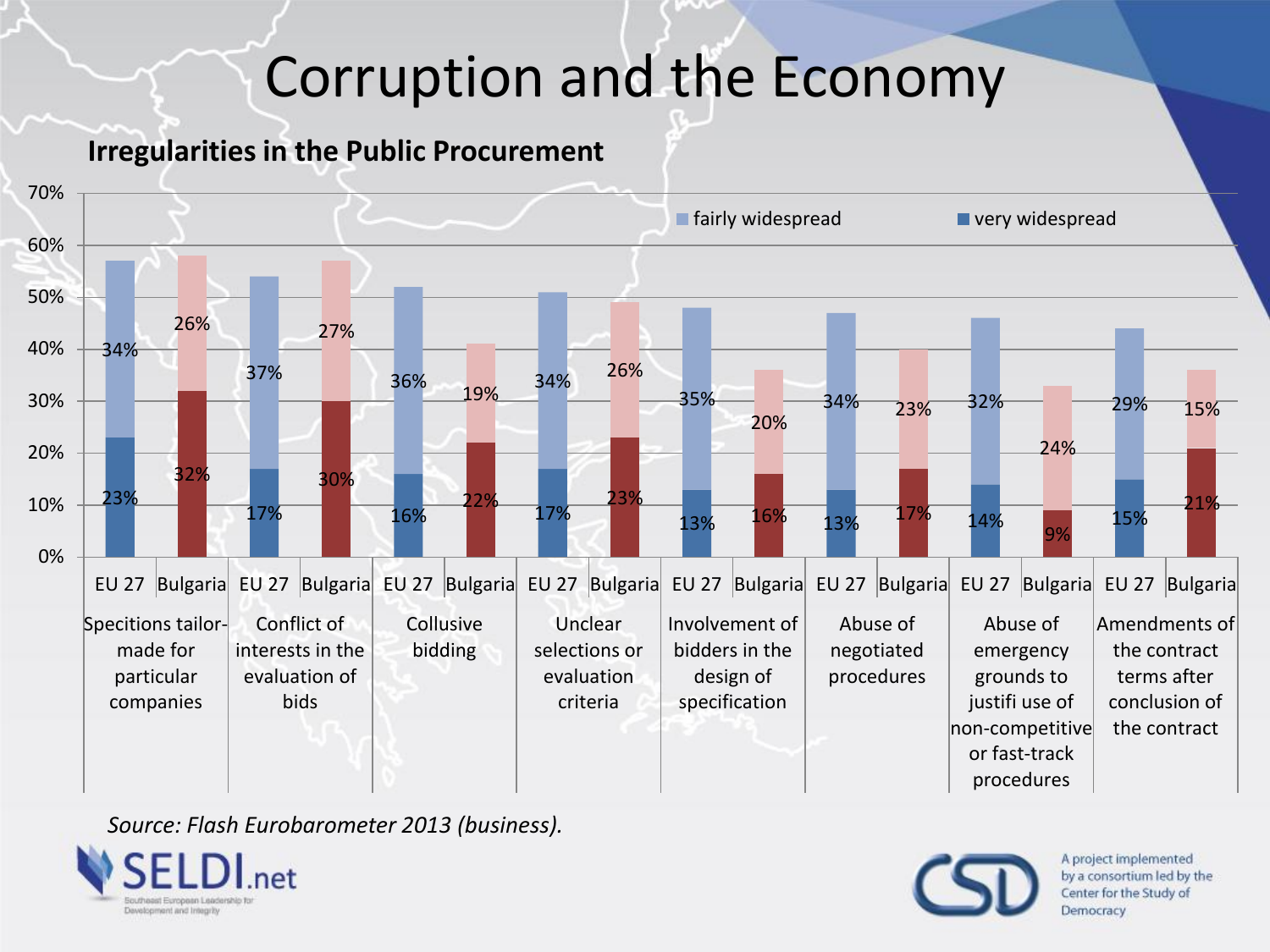

#### **Number of announced public procurements by type of procedure (2010-2013)**

*Source: Public Procurement Agency* 



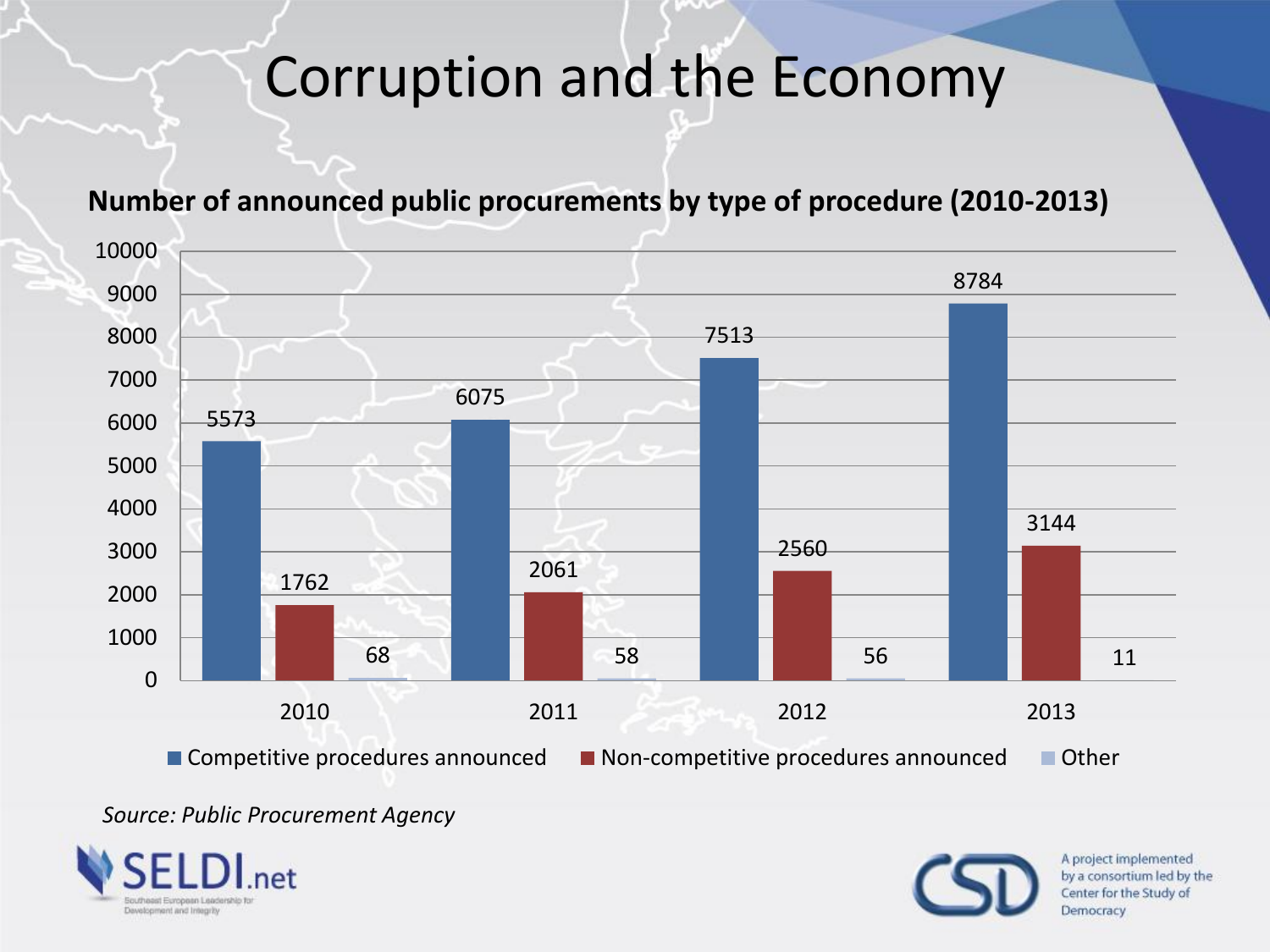## The Hidden Economy

- Decrease over the last 10 years (economic convergence , checks, deepening of the credit markets, mandatory employment contract registration in 2003 )
- Increase in 2013 due to high unemployment , consistent poverty, harsh labor market conditions, political instability



**Hidden Economy Index 2002 – 2013** 

*Source: Hidden Economy Index, Center for the Study of Democracy/Vitosha Research, 2013.*



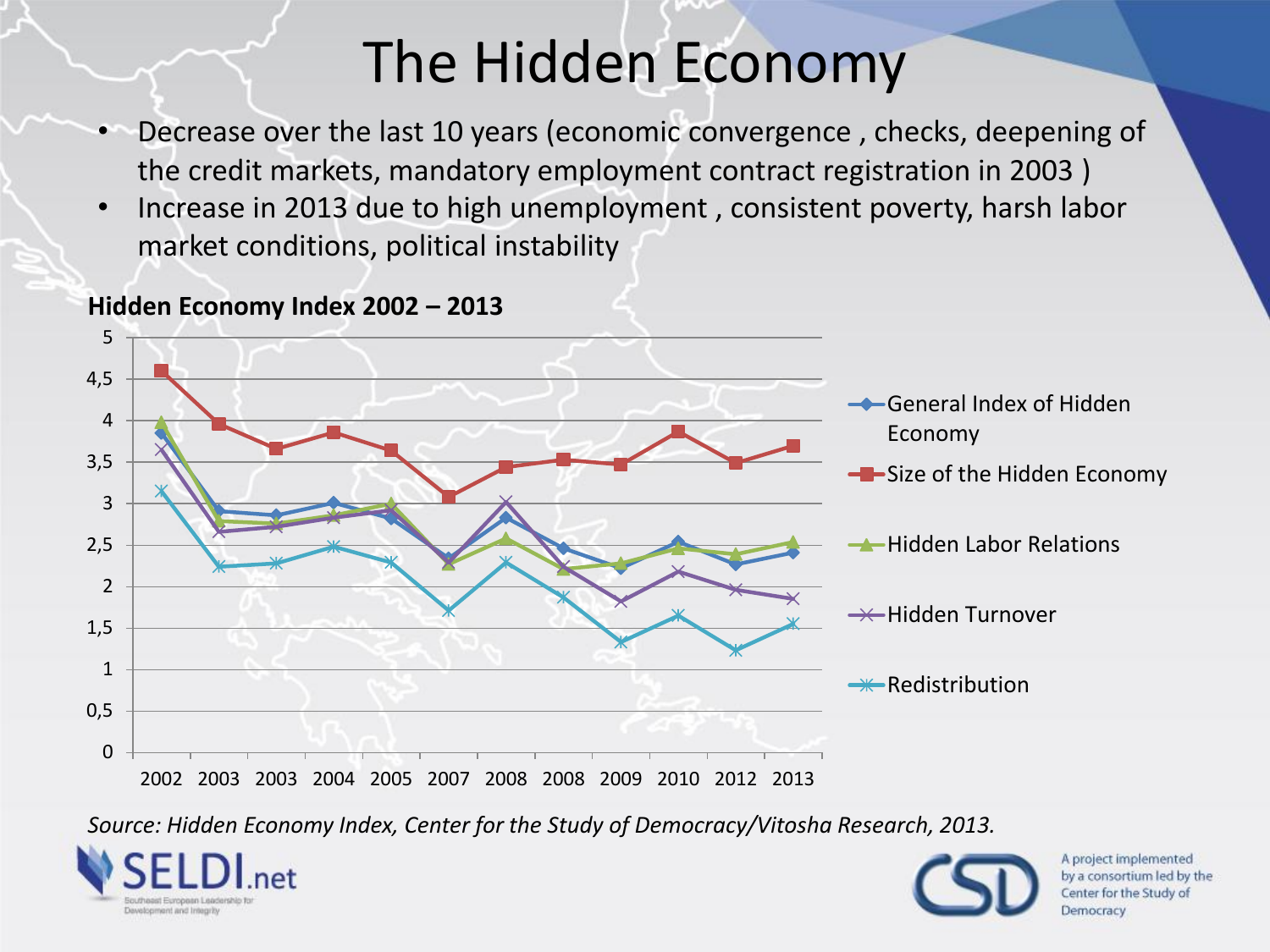## The Hidden Economy

2013 *Hidden Economy Index*:

- In 2013 the hidden economy indexes show **slight increase**. For the whole 2002-2013 period the hidden economy levels have notably decreased. Relative progress during the 2011-2012 period, based on punitive measures in tax collection and regulatory changes, had only a **short-term effect**.
- Increase in **hidden employment,** estimated **BGN 245.6 mln (EUR 125,5 mln)** lost in social payments from underreporting and nonreporting of income in 2013.
- Increase in public perceptions on **tax evasion** and mild deterioration in terms of the government's tax collection rates.
- Almost **BGN 1.45bn (EUR 0,74 bn)** annually is lost to **VAT evasion** and social security contribution gaps (approximations, real figure could be even higher).



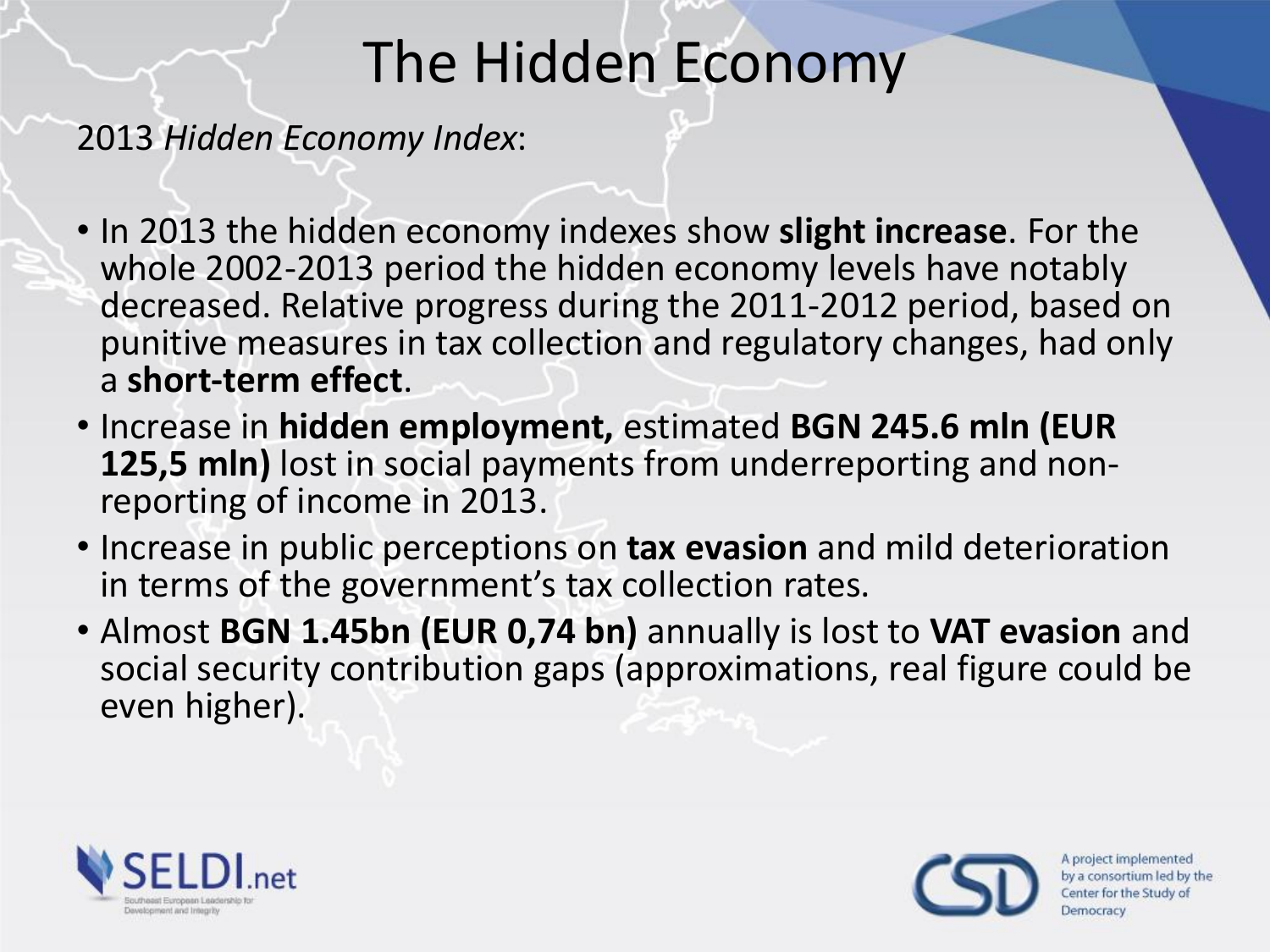# Civil Society in Anticorruption: the bright side

- Instruments for **social, political and economic transition**, which are independent from the political system, have limited path-dependence, small, competitive and legitimate partners of foreign state donors
- **Institutions of democracy and social entrepreneurship,**  often in a privileged position vis-à-vis private business, hence subject to higher transparency and different motivation to work for
- Excellent success cases throughout the world in **mobilising grassroots and responsible businesses for public benefit**A project implemented by a consortium led by the

velopment and Integrity

enter for the Study of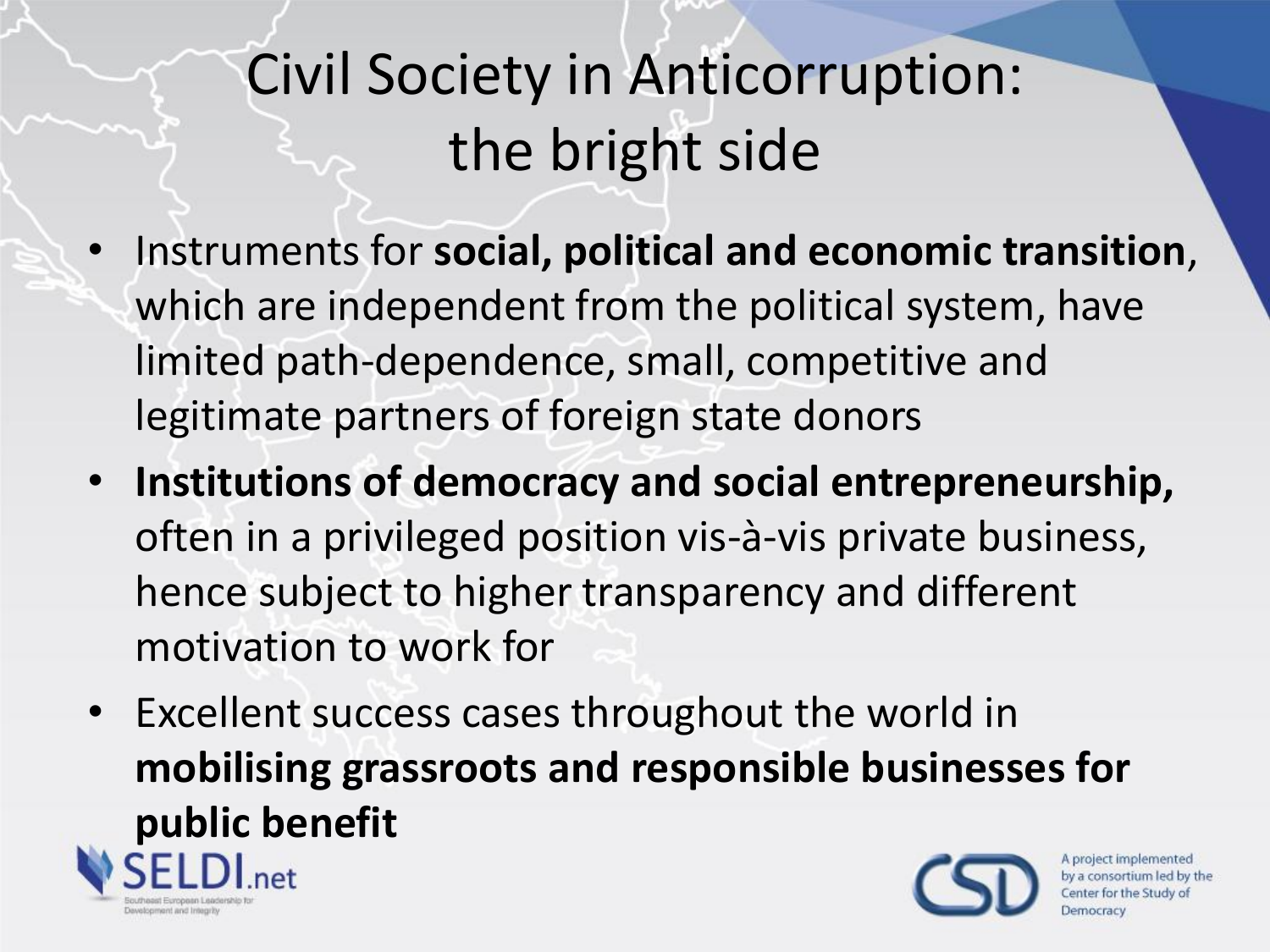## Civil Society in Anticorruption: the dark side

- **Similarly to state capture there is a civil society capture**  where CSO instead of watchdogs become influenced by politicians through financial dependence, direct control by institutions or even by board participation.
- **Misuse of tax and other benefits or funds and low transparency and accountability undermines public trust in CSO** thus limiting the effect of the ones at the bright side
- **Outside effect:** some donors turning into management consulting and partners in crime for politicians



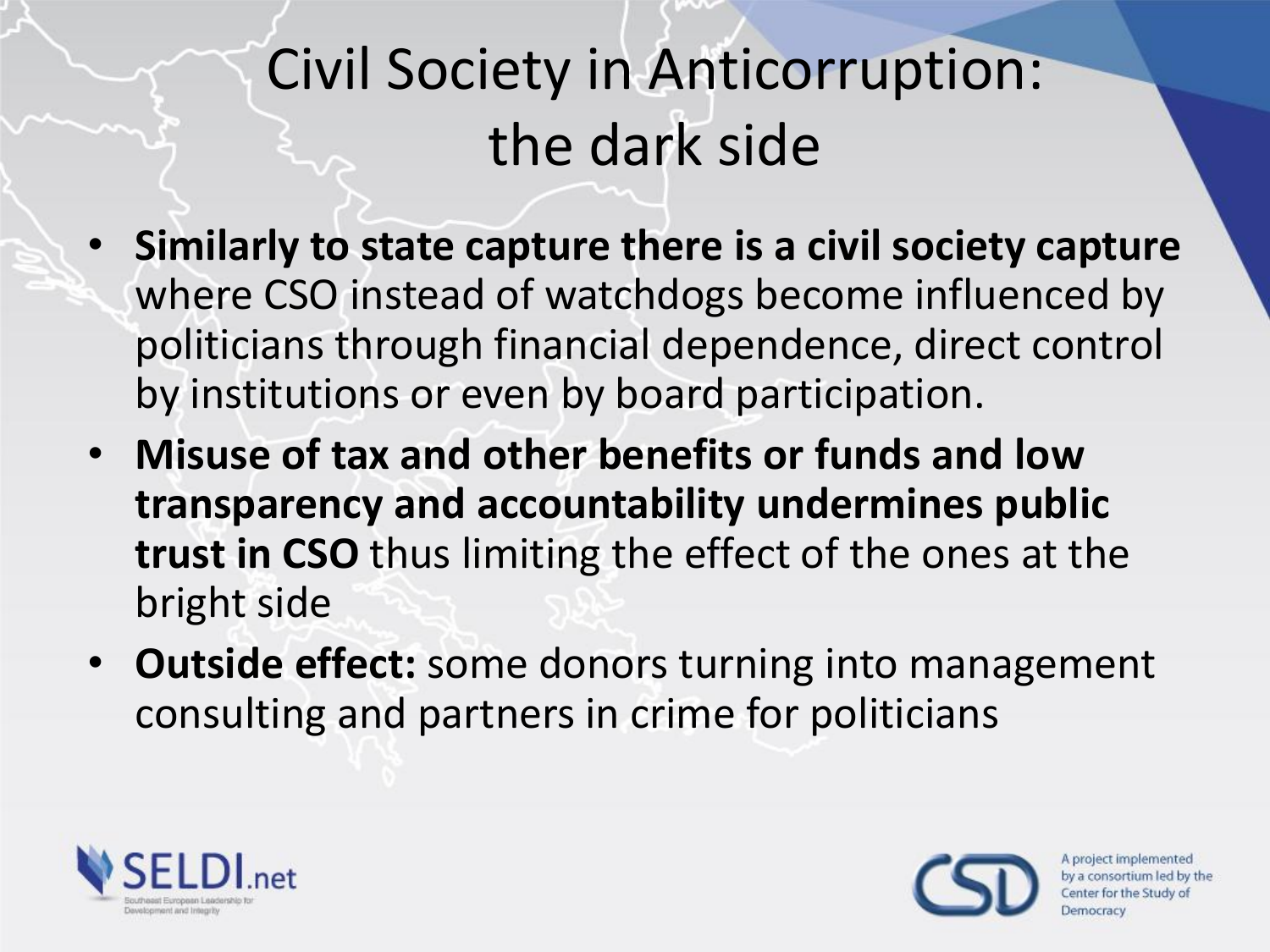#### NGOs in numbers

- Close to 40,000 registered NGOs
- 25% active in terms of reporting to the National Statistical Institute (NSI)
- Just 11% socially insured at least one person in 2013 (compared to 16% in 2012)
- 30% of those reporting to NSI have income from commercial activities
- Half of those have more income from commercial activities than not-for-profit activities
- 25,000-30,000 people employed full or part-time in the sector



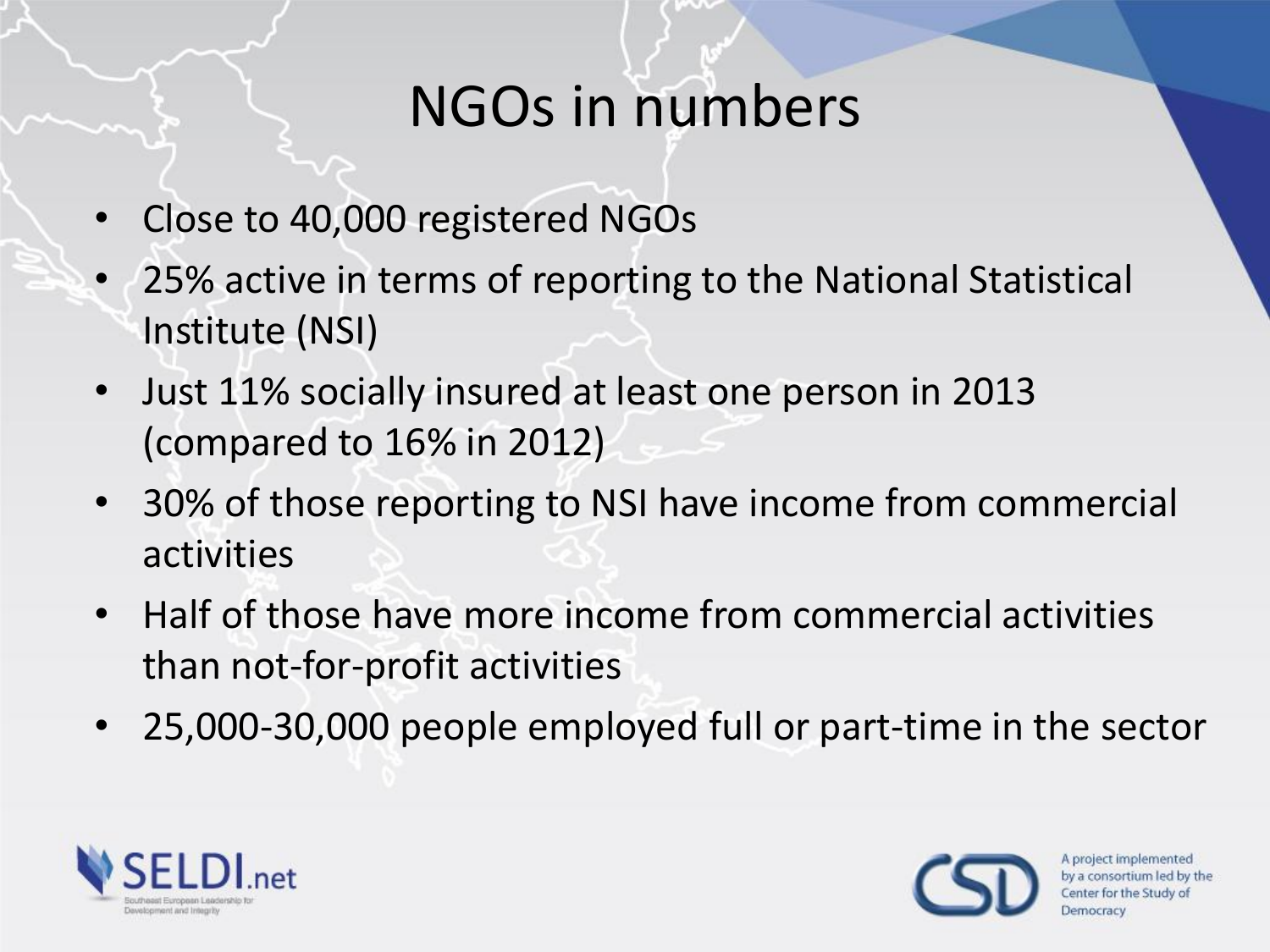### Number of NGOs by employed





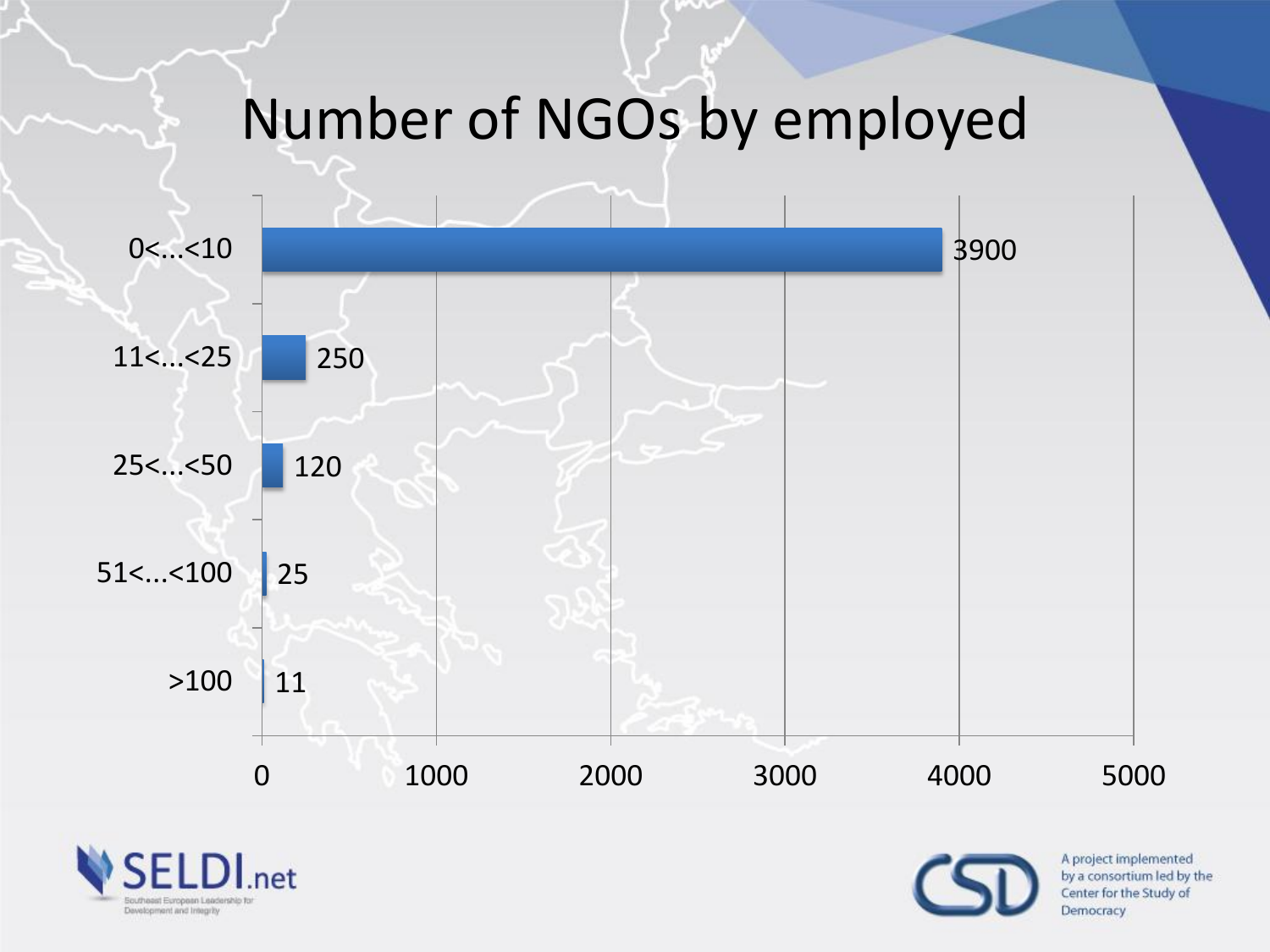#### Major areas of anticorruption engagement

- Monitoring of perceptions, attitudes and spread of corruption, gray economy and contraband
- Institutional innovations
- PPP in signaling irregularities and violations
- Awareness raising, civic activism and protests



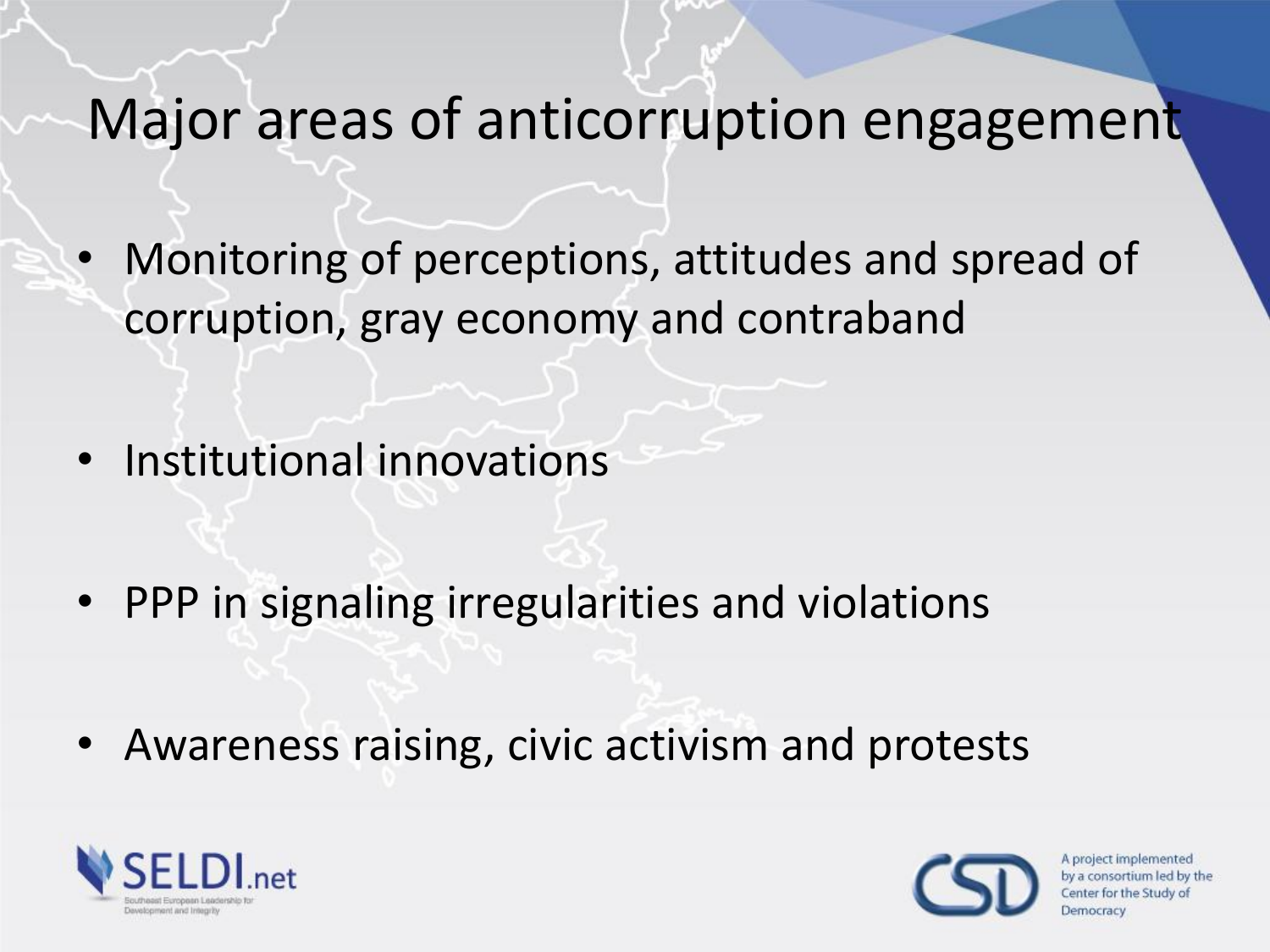#### Key lessons for efficient CSO sector

- Sequence:
	- accept (a problem),
	- agree (on measures) and
	- seek public support in implementing it
- Pillars:
	- significant level of trust (between involved parties),
	- international pressure for actions and results and
	- substitution avenue (alternatives for stakeholders in corruption)



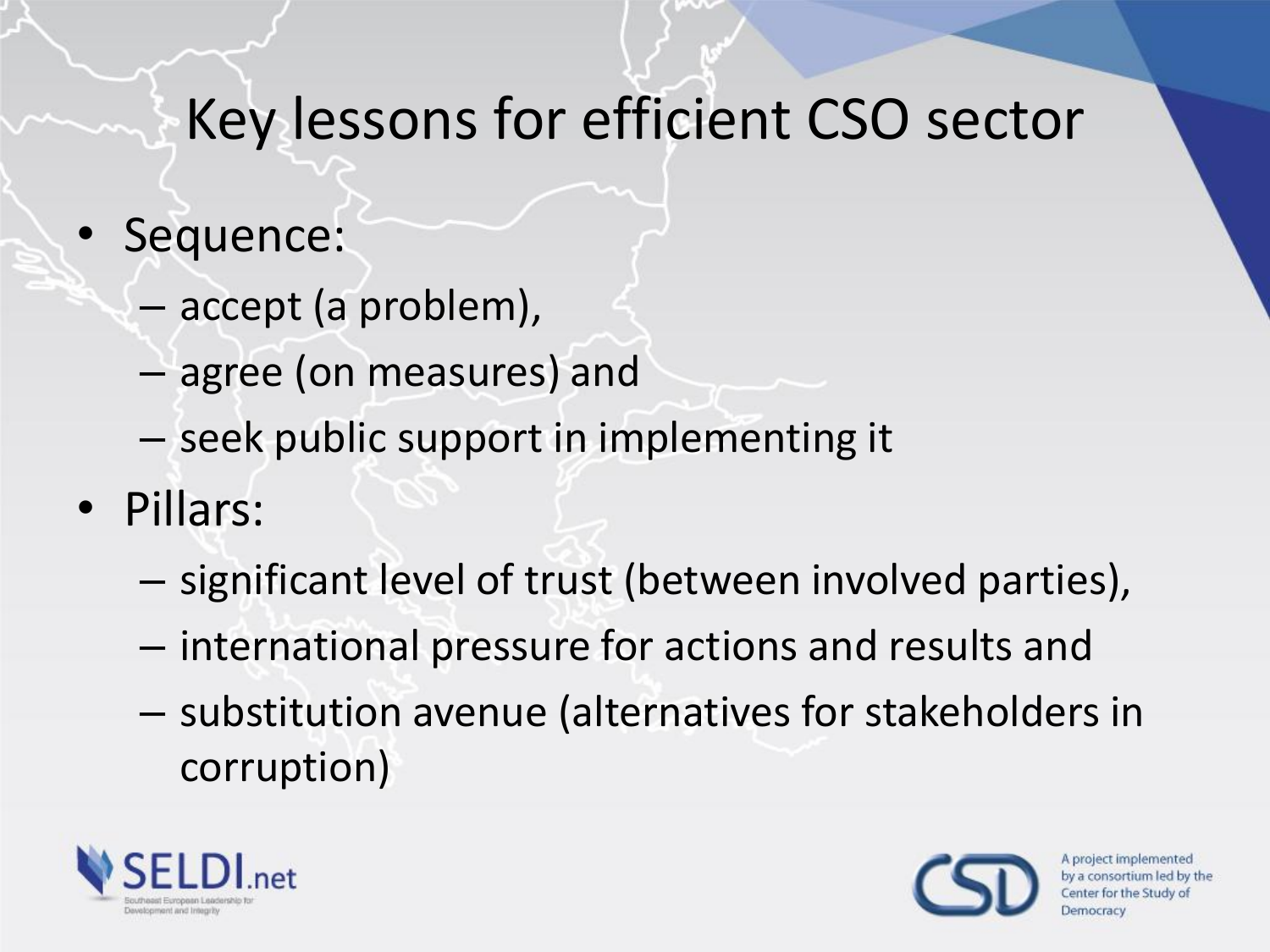#### Recommendations

- Improve procedural legislation, investigation process, collection of evidence, capacity of prosecutors and investigating authorities.
- Address delays in investigations and judicial proceedings. Consider revision of rules on provocation to bribery and introduction of lighter penalties for those cooperating.
- Pursuit of high level corruption.
- Reduce the corruption risk in public procurement.
- Adopt the necessary changes in the Criminal Code.
- Set in place a Law on Lobbyism.
- Provide effective administrative arrangements for whistleblowers.
- Speeding-up VAT re-funds and reducing control checks on law-abiding companies.
- Improve legal framework on late payments and business-to-business private debt. Targeting the practice of backdating insolvency.



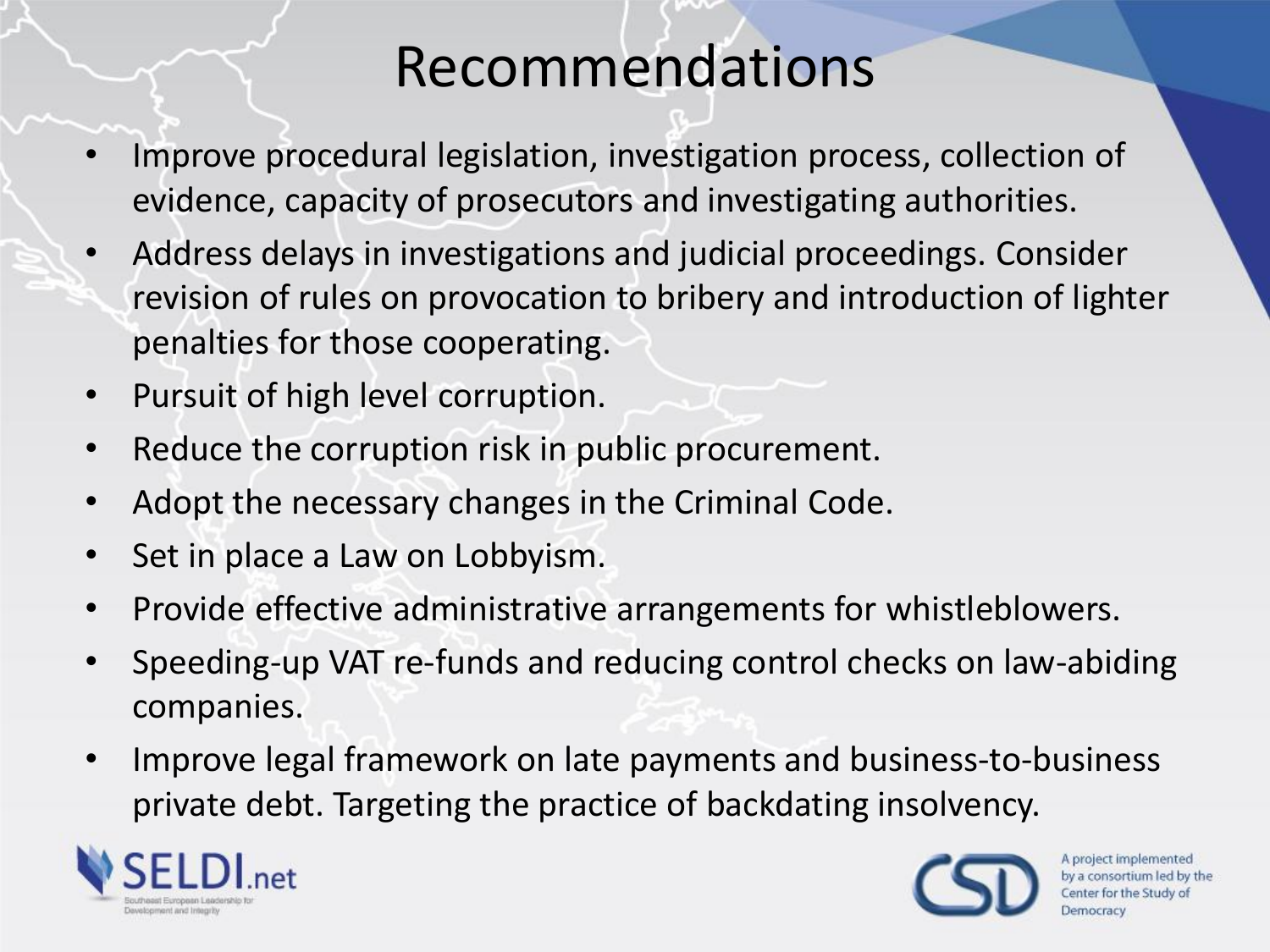### Recommendations

- Use of e-Services and e-Justice.
- Strengthen the control on the state (natural) monopolies. Improve the enforcement of anti-monopoly legislation.
- Increase the quality of services, including payments from European programmes.
- Establish regular monitoring mechanisms and set common efficiency indicators across government regulatory agencies. Improve collection of statistical data on criminal cases, incl. corruption cases. Train investigating authorities how to collect evidence on corruption cases.
- The Prosecutor's Office needs to undergo further reforms. Expand the jurisdiction of the specialised court; pre-trial proceedings; increase the responsibility of the prosecution to conduct investigations; improve judicial practice for dealing with corruption cases.
- Increase publicity regarding corruption disciplinary proceedings.
- Find appropriate balance between preventive and punitive measures.